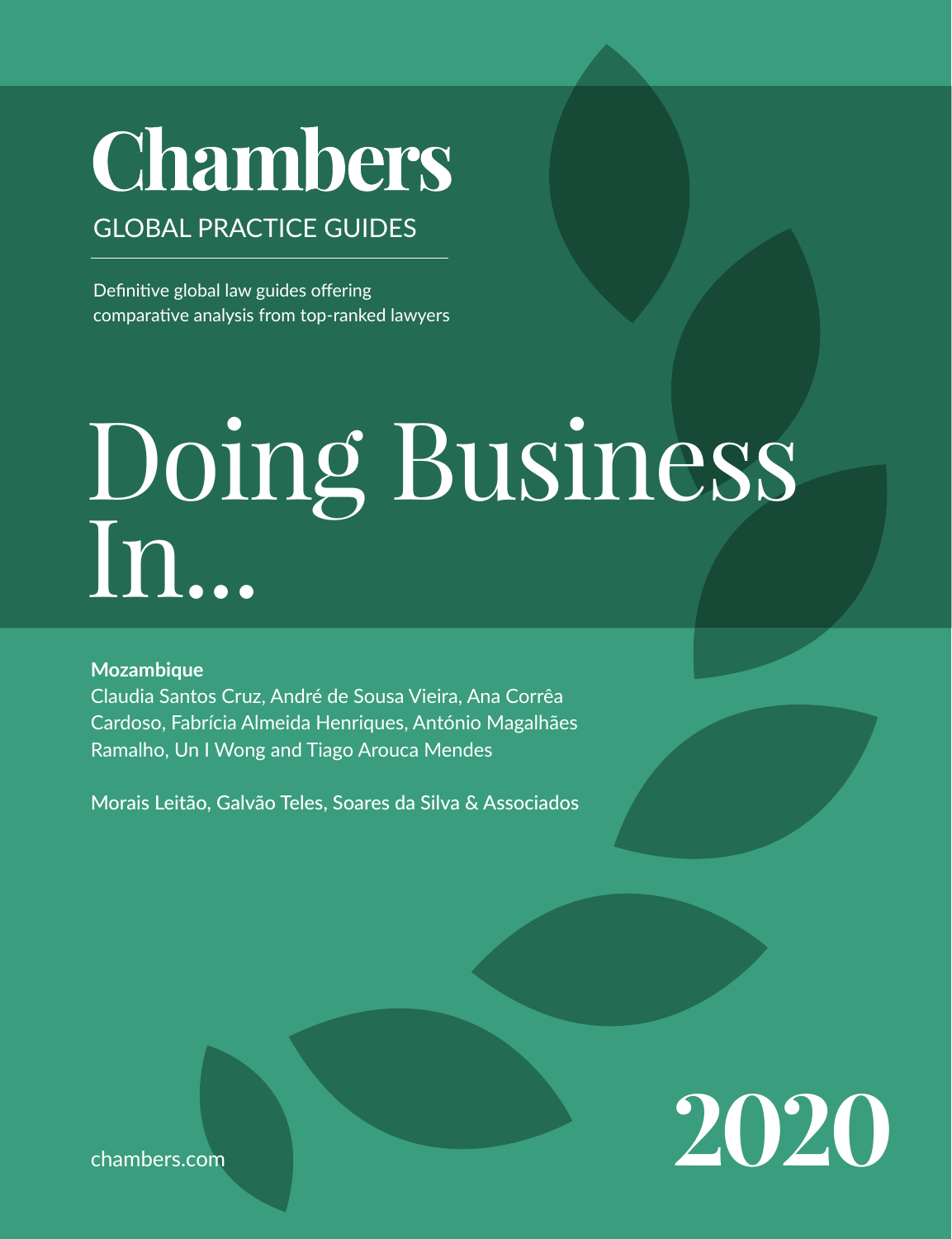## MOZAMBIQUE

## Law and Practice

#### *Contributed by:*

*Claudia Santos Cruz, André de Sousa Vieira, Ana Corrêa Cardoso, Fabrícia Almeida Henriques, António Magalhães Ramalho, Un I Wong and Tiago Arouca Mendes Morais Leitão, Galvão Teles, Soares da Silva & Associados [see p.1](#page-15-0)6*

## **Contents**

| 1. Legal System<br>Legal System and Judicial Order<br>1.1<br>2. Restrictions to Foreign Investments<br>Approval of Foreign Investments<br>2.1<br>2.2<br>Procedure and Sanctions in the Event of Non-<br>compliance<br>Commitments Required from Foreign Investors<br>2.3<br>Right to Appeal<br>2.4<br>3. Corporate Vehicles<br>3.1<br>Most Common Forms of Legal Entities<br>3.2<br><b>Incorporation Process</b><br>Ongoing Reporting and Disclosure Obligations<br>3.3<br>Management Structures<br>3.4<br>Directors', Officers' and Shareholders' Liability<br>3.5<br>Nature of Applicable Regulations<br>4.1<br>Characteristics of Employment Contracts<br>4.2<br>4.3<br>Working Time<br>Termination of Employment Contracts<br>4.4<br>4.5<br><b>Employee Representations</b><br>5. Tax Law<br>Taxes Applicable to Employees/Employers<br>5.1<br>Taxes Applicable to Businesses<br>5.2<br>Available Tax Credits/Incentives<br>5.3<br>5.4<br>Tax Consolidation<br>Thin Capitalisation Rules and Other Limitationsp.11<br>5.5<br><b>Transfer Pricing</b><br>5.6<br>Anti-evasion Rules<br>5.7 |      |     |
|----------------------------------------------------------------------------------------------------------------------------------------------------------------------------------------------------------------------------------------------------------------------------------------------------------------------------------------------------------------------------------------------------------------------------------------------------------------------------------------------------------------------------------------------------------------------------------------------------------------------------------------------------------------------------------------------------------------------------------------------------------------------------------------------------------------------------------------------------------------------------------------------------------------------------------------------------------------------------------------------------------------------------------------------------------------------------------------------|------|-----|
| 4. Employment Law                                                                                                                                                                                                                                                                                                                                                                                                                                                                                                                                                                                                                                                                                                                                                                                                                                                                                                                                                                                                                                                                            |      | p.3 |
|                                                                                                                                                                                                                                                                                                                                                                                                                                                                                                                                                                                                                                                                                                                                                                                                                                                                                                                                                                                                                                                                                              |      | p.3 |
|                                                                                                                                                                                                                                                                                                                                                                                                                                                                                                                                                                                                                                                                                                                                                                                                                                                                                                                                                                                                                                                                                              |      | p.3 |
|                                                                                                                                                                                                                                                                                                                                                                                                                                                                                                                                                                                                                                                                                                                                                                                                                                                                                                                                                                                                                                                                                              |      | p.3 |
|                                                                                                                                                                                                                                                                                                                                                                                                                                                                                                                                                                                                                                                                                                                                                                                                                                                                                                                                                                                                                                                                                              |      | p.3 |
|                                                                                                                                                                                                                                                                                                                                                                                                                                                                                                                                                                                                                                                                                                                                                                                                                                                                                                                                                                                                                                                                                              |      | p.4 |
|                                                                                                                                                                                                                                                                                                                                                                                                                                                                                                                                                                                                                                                                                                                                                                                                                                                                                                                                                                                                                                                                                              |      | p.4 |
|                                                                                                                                                                                                                                                                                                                                                                                                                                                                                                                                                                                                                                                                                                                                                                                                                                                                                                                                                                                                                                                                                              |      | p.4 |
|                                                                                                                                                                                                                                                                                                                                                                                                                                                                                                                                                                                                                                                                                                                                                                                                                                                                                                                                                                                                                                                                                              |      | p.4 |
|                                                                                                                                                                                                                                                                                                                                                                                                                                                                                                                                                                                                                                                                                                                                                                                                                                                                                                                                                                                                                                                                                              |      | p.4 |
|                                                                                                                                                                                                                                                                                                                                                                                                                                                                                                                                                                                                                                                                                                                                                                                                                                                                                                                                                                                                                                                                                              |      | p.5 |
|                                                                                                                                                                                                                                                                                                                                                                                                                                                                                                                                                                                                                                                                                                                                                                                                                                                                                                                                                                                                                                                                                              |      | p.5 |
|                                                                                                                                                                                                                                                                                                                                                                                                                                                                                                                                                                                                                                                                                                                                                                                                                                                                                                                                                                                                                                                                                              |      | p.5 |
|                                                                                                                                                                                                                                                                                                                                                                                                                                                                                                                                                                                                                                                                                                                                                                                                                                                                                                                                                                                                                                                                                              |      | p.6 |
|                                                                                                                                                                                                                                                                                                                                                                                                                                                                                                                                                                                                                                                                                                                                                                                                                                                                                                                                                                                                                                                                                              |      | p.6 |
|                                                                                                                                                                                                                                                                                                                                                                                                                                                                                                                                                                                                                                                                                                                                                                                                                                                                                                                                                                                                                                                                                              |      | p.6 |
|                                                                                                                                                                                                                                                                                                                                                                                                                                                                                                                                                                                                                                                                                                                                                                                                                                                                                                                                                                                                                                                                                              |      | p.6 |
|                                                                                                                                                                                                                                                                                                                                                                                                                                                                                                                                                                                                                                                                                                                                                                                                                                                                                                                                                                                                                                                                                              |      | p.7 |
|                                                                                                                                                                                                                                                                                                                                                                                                                                                                                                                                                                                                                                                                                                                                                                                                                                                                                                                                                                                                                                                                                              |      | p.7 |
|                                                                                                                                                                                                                                                                                                                                                                                                                                                                                                                                                                                                                                                                                                                                                                                                                                                                                                                                                                                                                                                                                              |      | p.8 |
|                                                                                                                                                                                                                                                                                                                                                                                                                                                                                                                                                                                                                                                                                                                                                                                                                                                                                                                                                                                                                                                                                              |      | p.8 |
|                                                                                                                                                                                                                                                                                                                                                                                                                                                                                                                                                                                                                                                                                                                                                                                                                                                                                                                                                                                                                                                                                              |      | p.8 |
|                                                                                                                                                                                                                                                                                                                                                                                                                                                                                                                                                                                                                                                                                                                                                                                                                                                                                                                                                                                                                                                                                              | p.11 |     |
|                                                                                                                                                                                                                                                                                                                                                                                                                                                                                                                                                                                                                                                                                                                                                                                                                                                                                                                                                                                                                                                                                              | p.11 |     |
|                                                                                                                                                                                                                                                                                                                                                                                                                                                                                                                                                                                                                                                                                                                                                                                                                                                                                                                                                                                                                                                                                              |      |     |
|                                                                                                                                                                                                                                                                                                                                                                                                                                                                                                                                                                                                                                                                                                                                                                                                                                                                                                                                                                                                                                                                                              | p.11 |     |
|                                                                                                                                                                                                                                                                                                                                                                                                                                                                                                                                                                                                                                                                                                                                                                                                                                                                                                                                                                                                                                                                                              | p.11 |     |



|     | 6. Competition Law                        | p.12 |
|-----|-------------------------------------------|------|
| 6.1 | Merger Control Notification               | p.12 |
| 6.2 | Merger Control Procedure                  | p.12 |
| 6.3 | Cartels                                   | p.12 |
| 6.4 | Abuse of Dominant Position                | p.13 |
|     | 7. Intellectual Property                  | p.13 |
| 7.1 | Patents                                   | p.13 |
| 7.2 | <b>Trade Marks</b>                        | p.13 |
|     | 7.3 Industrial Design                     | p.14 |
| 7.4 | Copyright                                 | p.14 |
| 7.5 | Others                                    | p.14 |
|     | 8. Data Protection                        | p.14 |
| 8.1 | Applicable Regulations                    | p.14 |
| 8.2 | Geographical Scope                        | p.14 |
| 8.3 | Role and Authority of the Data Protection |      |
|     | Agency                                    | p.15 |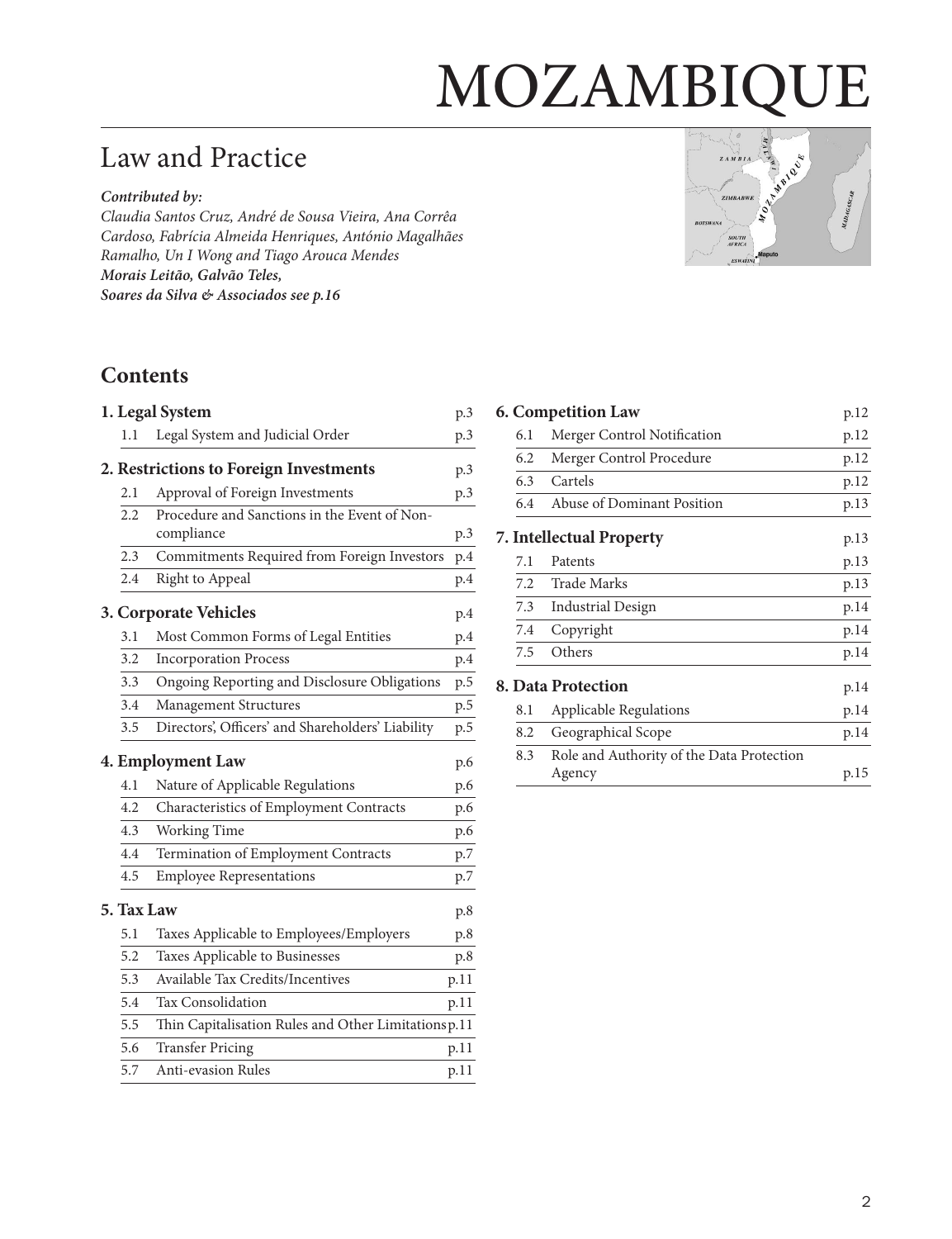<span id="page-2-0"></span>*Contributed by: Claudia Santos Cruz, André de Sousa Vieira, Ana Corrêa Cardoso, Fabrícia Almeida Henriques, António Magalhães Ramalho, Un I Wong and Tiago Arouca Mendes, Morais Leitão, Galvão Teles, Soares da Silva & Associados* 

### **1. Legal System**

#### **1.1 Legal System and Judicial Order**

Mozambique's legal system is based on civil law.

Courts are endowed with sovereignty, exercising the judicial power pursuant to the principle of separation of powers set out in the Constitution of the Republic of Mozambique. The judges are independent and impartial and shall only obey the Constitution and the law.

The Constitution provides for the existence of the Supreme Court, the Administrative Court (*Tribunal Administrativo,* the Audit Court) and judicial courts.

According to the Constitution, judicial courts are common courts in civil and criminal matters, which exercise jurisdiction whenever it is not attributed to other jurisdictional orders. The Administrative Court supervises the legality of administrative acts and the execution of regulations of an administrative nature issued by the Public Administration, while also being responsible for overseeing the legality of public expenses and respective liability for financial infractions. All courts are endowed with administrative autonomy.

The organisation, competences and functioning of the courts are mainly regulated in the Judicial Organisation Law, approved by Law No 24/2007, of 15 February 2008 (*Lei da Organização Judiciária*), amended in 2018. Jurisdiction is divided by the courts in respect of the matter, the hierarchy and geographically. Under the Judicial Organisation Law, the judicial order is organised as follows: Supreme Court (*Tribunal Supremo*), with jurisdiction in the entire territory; Higher Courts for Appeal (*Tribunais Superiores de Recurso*); Provincial Judicial Courts (*Tribunais Judiciais de Província*); and District Judicial Courts (*Tribunais Judiciais de Distrito*).

## **2. Restrictions to Foreign Investments**

#### **2.1 Approval of Foreign Investments**

Approval of foreign investments is not mandatory under Mozambican law. However, in order for foreign investors (both individuals and corporate entities) to benefit from the guarantees and incentives set out in the Investment Law, approved by Law No 3/93, of 24 June 1993 (*Lei dos Investimentos,* or IL) (particularly the right to repatriate the invested capital and profits obtained, tax and customs incentives, and the State's guarantee of security and protection of the investments and private property), they must comply with the procedure as set out in **2.2 Procedure and Sanctions in Case of Non-compliance**.

On one hand, for profits to be transferred out of the country and for the invested capital to be re-exported, the minimum direct foreign investment, resulting from equity investment, is MZN2.5 million. Foreign investors that meet one of the following scenarios may also be granted with this right:

- generating an annual turnover of no less than MZN7.5 million from the third year of activity;
- presenting annual exports of goods or services in the minimum amount of MZN1.5 million; or
- creating and maintaining direct employment for at least 25 national employees, who shall be registered in the national social security system from the second year of activity.

The investment project/investment contract must be registered in the name of the implementing company or of the company name that was reserved for such purpose.

The IL does not apply to investments in the areas of prospection, research and production of oil and gas, and mining of mineral resources. Public investments financed by funds from the General State Budget or investments that have an exclusively social nature also fall outside the scope of the IL.

#### **2.2 Procedure and Sanctions in the Event of Noncompliance**

The investment project proposal – be it for investments to be carried out in Special Economic Zones (*Zonas Económicas Especiais,* or ZEE), in Free Industrial Zones (*Zonas Francas Industriais,* or ZFI) or outside those areas – should be presented before the Agency for the Promotion of Investment and Exportations (*Agência de Promoção de Investimentos e Exportações,* or APIEX).

There are official forms (available in Portuguese and English) to be filled in by the applicant, who shall also present the following mandatory documents:

- a copy of the applicant's identification document;
- the commercial registry certificate or certificate of reservation of corporate name of the implementing company;
- the plan or drawing of the location where the project will be implemented; and
- a copy of the commercial representation licence (only when the project implies the establishment of a foreign commercial representation).

Pursuant to the presentation of the proposed investment project, the APIEX will notify the applicants of its decision.

If the project is approved, its implementation must occur within 120 days (unless another deadline has been established in the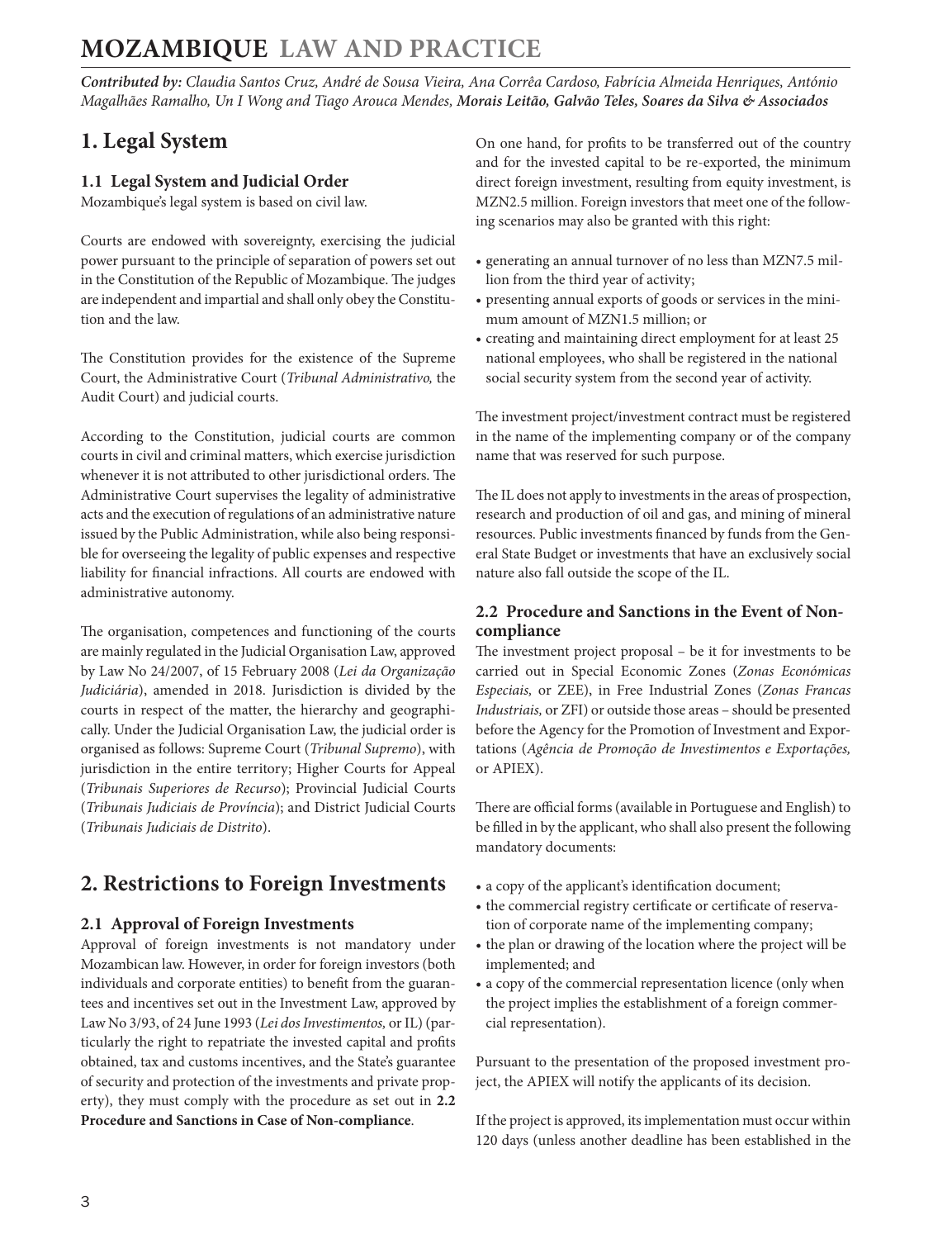<span id="page-3-0"></span>*Contributed by: Claudia Santos Cruz, André de Sousa Vieira, Ana Corrêa Cardoso, Fabrícia Almeida Henriques, António Magalhães Ramalho, Un I Wong and Tiago Arouca Mendes, Morais Leitão, Galvão Teles, Soares da Silva & Associados* 

authorisation) and the foreign investor must register the direct foreign investment with the Bank of Mozambique within 90 days after the authorisation date or of the actual entry of the amount of the investment.

Failure to comply with this will result in an inability to repatriate invested capital or dividends.

#### **2.3 Commitments Required from Foreign Investors**

The mandatory requirement is that the investment complies with the minimum investment amount/other conditions, as indicated in **2.1 Approval of Foreign Investments**.

#### **2.4 Right to Appeal**

Prior to resorting to courts, the investors have the opportunity to challenge the decision in accordance with administrative rules of procedures, both by means of a claim (to the entity responsible for the decision) and of a hierarchical appeal (to the hierarchical superior of the entity responsible for the decision). The investors will then, generally speaking, be able to resort to the civil and administrative courts.

#### **3. Corporate Vehicles**

#### **3.1 Most Common Forms of Legal Entities**

The Mozambican Commercial Code, approved by Decree Law No 2/2005, of 27 December 2005, and subsequently amended (last amendment in 2018), regulates the types of legal entities.

Although there are other corporate types, in practice, only those indicated below are numerically significant.

#### **Private Limited Companies (Sociedades Por Quotas – SQ)**

Traditionally, these are used as small investment vehicles (they often have a family structure). The most significant features of these companies are as follows.

- Number of shareholders a minimum of two shareholders (except in the case of a single-shareholder company, necessarily incorporated by one individual).
- Share capital there is no legal requirement as to the amount of share capital. It is freely set by the shareholders, although the amount must be appropriate for the company to carry out its corporate purpose. Industry contributions are not allowed.
- Quotas the share capital is divided into shareholdings (quotas), whose par value is expressed in local currency. The identity of their holders must always be referred to in specific corporate documents such as the articles of association, company registration, etc.

**Public Limited Companies (Sociedades Anónimas – SA)** This type of vehicle is generally chosen for larger companies or when shareholders prefer to have their identity remain private (to the extent permitted by law). Despite involving a more complex structure than a private limited company, a public limited company allows greater flexibility to its shareholders, particularly in what refers to the transfer of shares.

Other features of this type of company are as follows.

- Number of shareholders a minimum of three shareholders. Where the State is a shareholder, directly or through a State-owned company or any similar entity, the company may be incorporated with one shareholder.
- Share capital no minimum share capital requirement. The amount of share capital must be appropriate to carry out the corporate purposes and must be expressed in local currency. Regarding the payment of the share capital, an SA may only be incorporated when the entire share capital has been subscribed and when at least 25% has been paid up.
- Shares an SA's share capital is divided into shares, which may be nominative or bearer shares, represented by certificates of shares. Nominative shares may also be classified as registered or book entry shares.

#### **3.2 Incorporation Process**

The process of incorporating a company in Mozambique consists mainly of the following formalities:

- application for a certificate of name reservation of the company at the Commercial Registry Office (*Conservatória do Registo das Entidades Legais*);
- preparation of the articles of association;
- deposit of the share capital in an account opened in the name of the company to be incorporated in a Mozambican bank (the share capital deposited may be used after the registration of the commencement of activity before the Tax Authority);
- incorporation of the company by private document signed by the shareholders, their signatures having to be certified by a notary in person; if a more solemn form is required for the transfer of the goods that the shareholders put up for the company (including real estate), the law requires the contract to be executed by public deed;
- registration of the incorporation of the company at the Commercial Registry Office (within 90 days), a certificate attesting its essential elements being subsequently issued;
- publication of the company's incorporation in the Mozambican Official Gazette (*Boletim da República*);
- registration of the company with the Tax Authority, by obtaining the Single Tax Identification Number (*Número Único de Identificação Tributária,* or NUIT);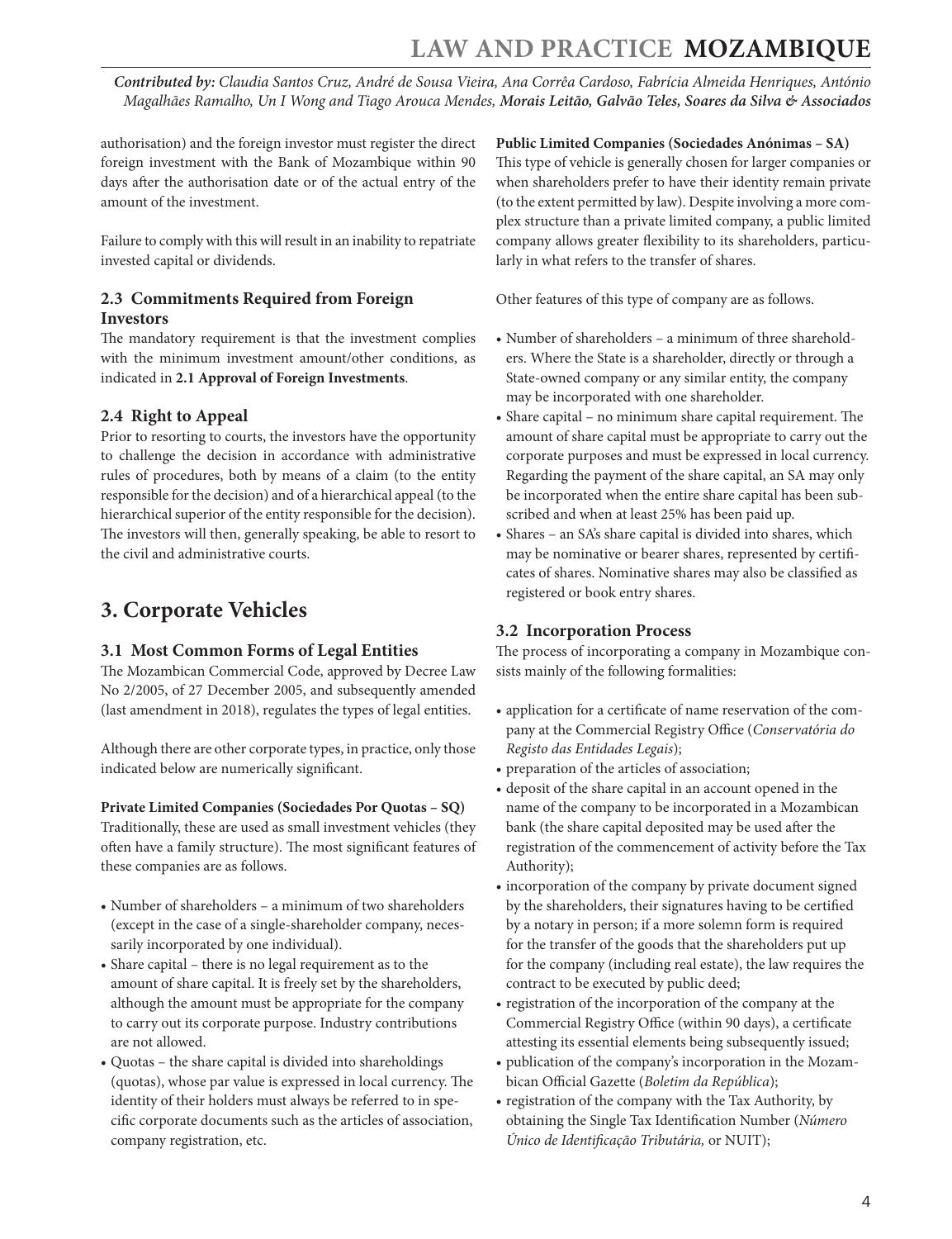<span id="page-4-0"></span>*Contributed by: Claudia Santos Cruz, André de Sousa Vieira, Ana Corrêa Cardoso, Fabrícia Almeida Henriques, António Magalhães Ramalho, Un I Wong and Tiago Arouca Mendes, Morais Leitão, Galvão Teles, Soares da Silva & Associados* 

- licensing of the company's business; and
- submission of the commencement of business declaration to the Labour Directorate (*Direcção do Trabalho*) and registration of the company and of each of its employees with the National Institute of Social Security (*Instituto Nacional de Segurança Social*).

The process of incorporation may take an average of 15 days (excluding the time required for licensing purposes).

#### **3.3 Ongoing Reporting and Disclosure Obligations**

Mozambican law establishes several reporting and disclosure obligations regarding the main features of commercial companies. According to the rules applicable to commercial registry, the following are subject to mandatory registration before the Commercial Registry Office: alterations to the articles of association and appointment, reappointment, exoneration and resignation of members of corporate bodies.

Pursuant to a 2018 amendment of the Commercial Code, commercial companies that are subject to corporate income tax and obliged to have organised accounts shall deposit the balance sheet and annual accounts approved by the shareholder meeting before the Commercial Registry Office every year.

#### **3.4 Management Structures**

#### **Private Limited Companies (SQ)**

In terms of governing bodies, these companies have a general meeting (deliberative body) and management. The supervisory board, to which the legislation regulating public limited companies applies, is optional in this type of company.

SQ are managed by one or more directors, who may be unrelated to the company and are appointed in the articles of association or by resolution of the shareholders to hold office for renewable terms of four years (unless otherwise provided by the articles of association).

As a rule, directors are entitled to receive a remuneration, the amount of which is to be resolved upon by means of a shareholders' resolution.

If the articles of association establish that the company will have a board of directors, this will have at least three members. Board resolutions are taken by the favourable votes of the majority of directors.

Directors may not carry out, without specific authorisation by the general meeting, on their own behalf or on behalf of others, any business competing with that of the company.

#### **Public Limited Companies (SA)**

In terms of governing bodies, these companies have a general meeting (deliberative), board of directors (management body) and supervisory board or statutory auditor (supervisory body).

The board of directors comprises an odd number of directors, who may be unrelated to the company appointed in the articles of association or by resolution of the shareholders to hold office for renewable terms of four years (unless otherwise provided by the articles of association). The company may have a sole director provided that the share capital does not exceed MZN500,000.

Generally, the directors are entitled to receive remuneration, the amount of which is to be resolved upon by means of a shareholders' resolution. In addition, directors' liability should be guaranteed if so determined by the company's articles of association.

Among other limitations settled in the law, directors may not carry on, without specific authorisation by the general meeting, on their own behalf or on behalf of others, any business competing with that of the company. The breach of such a duty entails the penalty of being removed for cause and becoming liable to pay an amount equal to the value of the unlawful act or contract.

#### **3.5 Directors', Officers' and Shareholders' Liability**

In terms of asset liability, shareholders of private limited companies (SQ) are jointly and severally liable for the whole of the share capital contributions. Claims of creditors are limited to the assets of the company for its debts.

The Commercial Code allows for the articles of association to establish that one or more shareholders are also liable for the company's debts up to a certain amount. In this case, this liability may be joint with the company's liability or may be subsidiary in relation to it, but must be equal for all shareholders falling under this obligation. In any case, this liability only binds the shareholder while he or she is a shareholder and it is not transmitted upon his death.

In terms of asset liability in public limited companies (SA), the liability of each shareholder is limited to the value of the shares subscribed. Furthermore, claims of creditors are limited to the assets of the company.

Article 87 of the Mozambican Commercial Code establishes a set of situations where the legal personality of the corporate entity shall be disregarded in order to make the shareholders liable. In all these cases, the shareholders shall act with fault or malicious intent. The situations foreseen in the law include the following cases: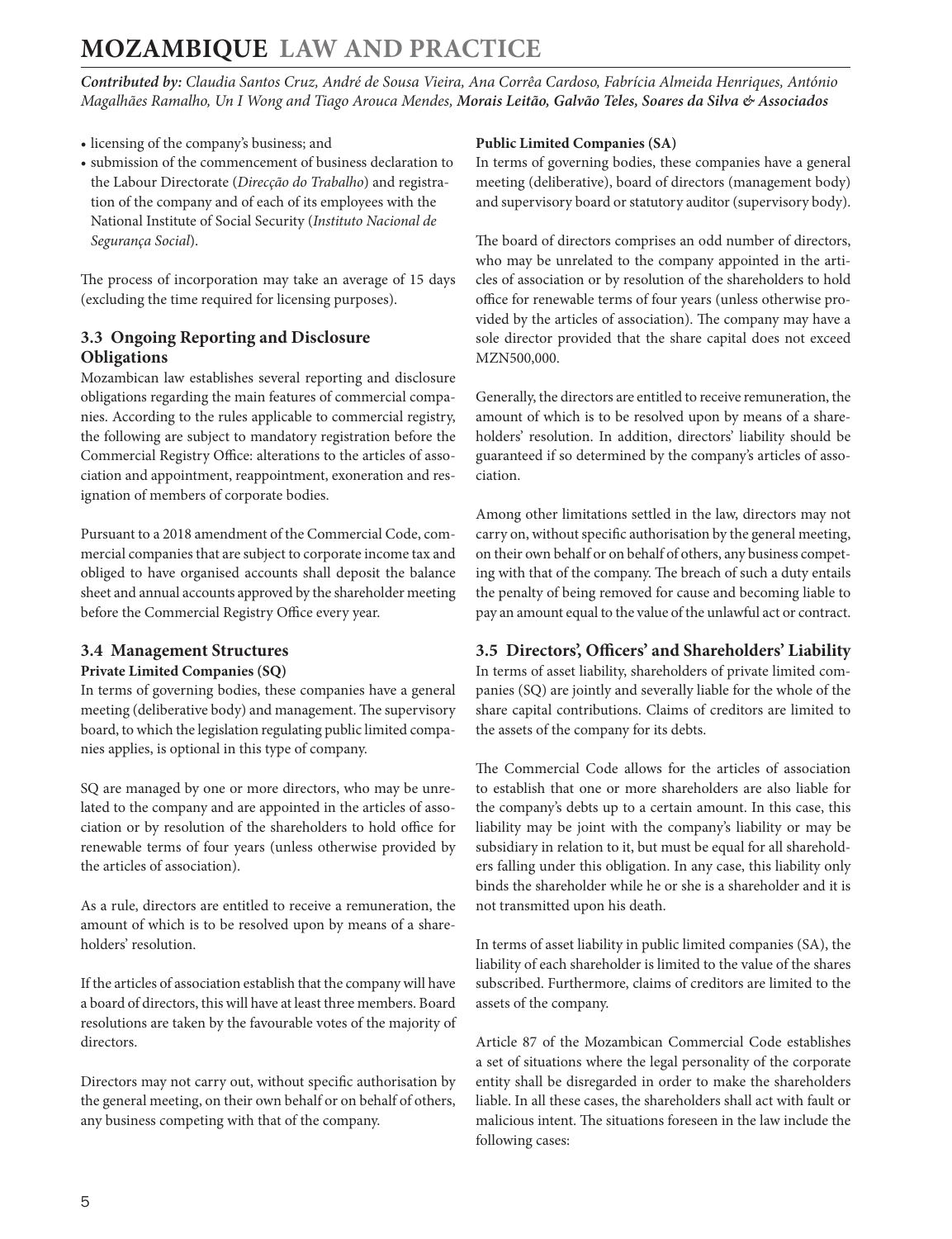<span id="page-5-0"></span>*Contributed by: Claudia Santos Cruz, André de Sousa Vieira, Ana Corrêa Cardoso, Fabrícia Almeida Henriques, António Magalhães Ramalho, Un I Wong and Tiago Arouca Mendes, Morais Leitão, Galvão Teles, Soares da Silva & Associados* 

- the company is used as a means to commit fraud or misuse of economic power;
- where the violation of essential rights of consumers or the environment occurs;
- where the legal personality is used to harm the interests of the shareholder, of the employees of the company, of a third party, of the State and of the community where the company pursues its activity; and
- in certain cases of bankruptcy of the company that is part of a company group.

In terms of directors' liability, generally they are liable towards the company for the damages they cause pursuant to acts or omissions that were carried out in violation of legal provisions or provisions from the articles of association, except when they prove they acted without fault. The Commercial Code also establishes that directors are liable towards creditors of the company when, due to infringement of a legal provision or provisions of the articles of association that protected their rights, the assets of the company become insufficient to satisfy all credits. They are also liable towards the shareholders of the company or third parties with reference to the damages they directly cause them while exercising their functions, pursuant to the general terms of the law.

#### **4. Employment Law**

#### **4.1 Nature of Applicable Regulations**

Pursuant to the Labour Law, approved by Law No 23/2007, of 1 August 2007 (*Lei do Trabalho,* or LL), the following constitute sources of labour law:

- the Constitution of the Republic of Mozambique;
- normative acts from Parliament and government;
- international treaties and conventions; and
- collective bargaining agreements.

Practices and customs of each profession, sector of activity or a company that are not contrary to the LL and the principle of good faith are also deemed as a source of labour law (except if it is agreed that they do not apply). Although not deemed as a source of law, the Law allows for codes of conduct to be put in place.

In the case of a conflict between the various sources, the solution that appears most favourable to the employees shall apply, except if the provisions of a higher level are mandatory.

The LL does not govern employment contracts concluded before 31 October 2007, regarding the trial period, vacation, lapse of rights and procedures, as well as procedures for disciplinary action and termination of an employment contract, matters that regarding those contracts continue to be subject to previous legislation (Law No 8/98, of 20 July 1998).

#### **4.2 Characteristics of Employment Contracts**

The LL establishes that the employment contract is subject to written form, shall be dated and signed by both parties and shall include the following clauses:

- identification of the employer and of the employee;
- professional category;
- tasks or activities agreed;
- workplace;
- duration of the employment contract and conditions for its renewals;
- amount, form and timing of payment;
- date of effectiveness;
- indication of the duration and its underlying reason (if not for indefinite term); and
- date of execution and of term (if not for indefinite term).

Contracts for definite term that do not exceed 90 days are not required to be made in written form.

The lack of written form of the employment contract does not affect its validity nor the rights of the employee and non-compliance with this requirement is deemed as being attributable to the employer, which is automatically subject to all its legal consequences.

#### **4.3 Working Time**

As a rule, normal working hours shall not exceed eight hours per day and 48 hours each week. This is based on a six days-aweek model, but the daily maximum can be increased up to nine hours a day as long the employee is granted an extra half-day of rest per week. The mandatory weekly rest corresponds to at least 20 consecutive hours, usually on Sunday, except in those cases expressly provided for by law.

By means of a collective bargaining agreement, normal daily work may exceptionally be increased to 12 hours. This requires that the weekly duration does not exceed 56 hours, and the average duration of 48 hours of work per week is calculated with reference to maximum periods of six months. Certain industrial establishments that are not on shift work may have normal working hours of 45 hours per week, over a five-day week.

Considering the specificity of their functions, employees who hold leadership and management jobs or occupy positions of trust or of supervision or positions whose nature so warrants may be exempt from fixed working hours.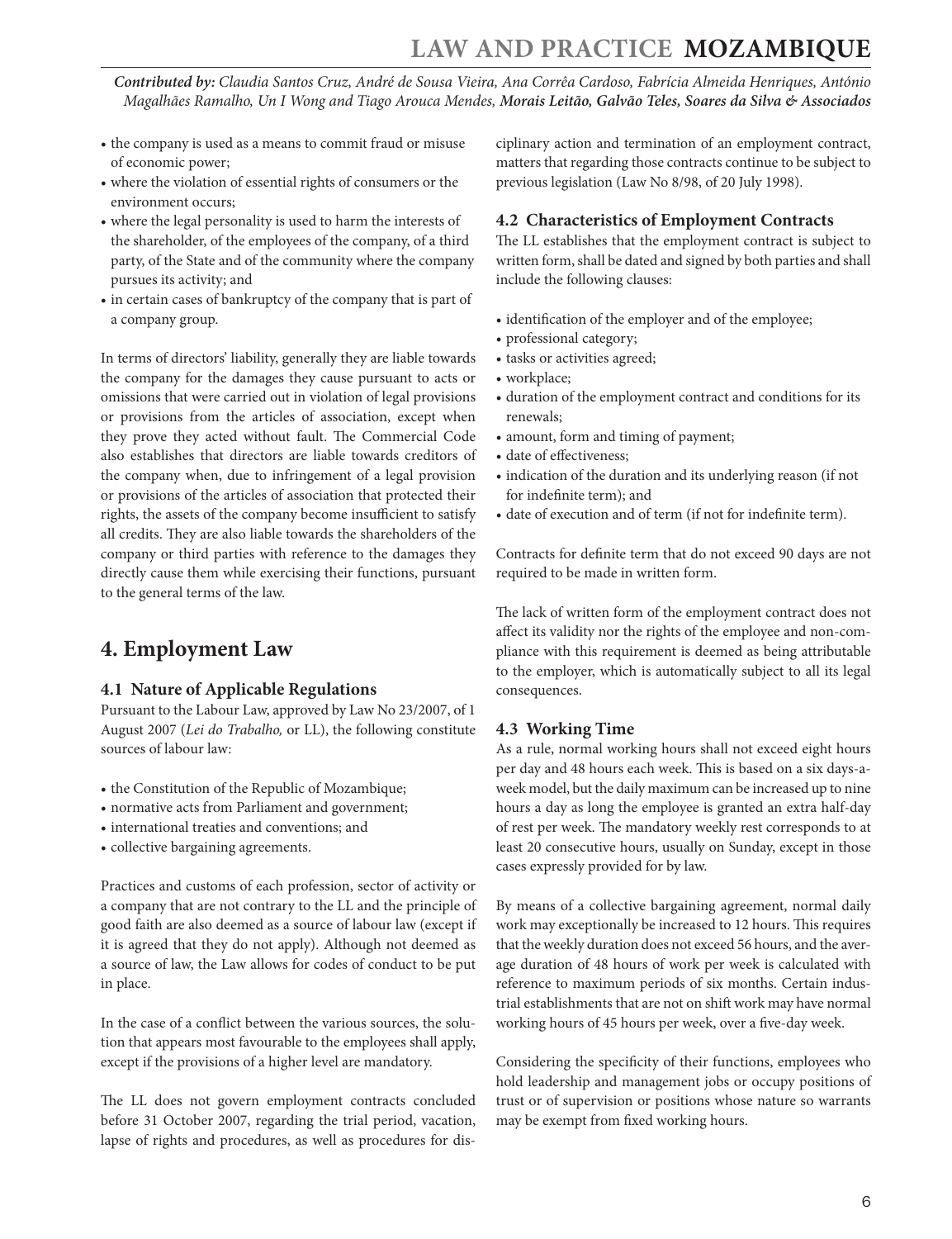<span id="page-6-0"></span>*Contributed by: Claudia Santos Cruz, André de Sousa Vieira, Ana Corrêa Cardoso, Fabrícia Almeida Henriques, António Magalhães Ramalho, Un I Wong and Tiago Arouca Mendes, Morais Leitão, Galvão Teles, Soares da Silva & Associados* 

There is a possibility for reduction or increase of the maximum limits of normal working hours referred to, but it shall not cause economic loss for the employee or imply unfavourable changes to their working conditions.

The work schedule shall be determined by the employer, pursuant to consultation with the relevant trade union body. Pursuant to being endorsed by the managing body of the employer, it shall be posted in the workplace.

#### **4.4 Termination of Employment Contracts**

Mozambican labour legislation enshrines the right of employees to employment stability, prohibiting and punishing termination of employment contracts that are not grounded in the law.

There are three more common forms of termination of employment contracts pursuant to a decision by the employer:

- termination during the trial period;
- dismissal due to a disciplinary reason; and
- termination due to objective reasons.

During the trial period, either party may terminate the contract without it being necessary to invoke due cause and without right to compensation, provided that a minimum of seven days' notice is granted. The trial period duration varies in accordance with the type of employment contract at issue.

Disciplinary dismissal must be based on a disciplinary infraction – serious facts or circumstances that morally or materially preclude the continuation of the contractual relationship, in particular:

- manifest inability of the employee to carry out the agreed work, provided it was preceded by training for the purpose;
- serious violation of the employee's duties with fault; and
- detention or imprisonment of the employee, unless subsequently acquitted or exempted from prosecution.

Under the LL, the employer is also allowed to terminate the employment contract with notice, provided that such decision is based on structural, technological or market reasons and is deemed to be essential to the competitiveness, economic recovery, administrative or productive reorganisation of the company, following compliance with the formal procedure required for the purpose. In this case, where more than ten employees are encompassed at the same time, the termination process at issue shall be deemed as a collective redundancy, with a specific and distinct procedure.

This type of termination of the contract entitles the employee to minimum compensation equal to the wages falling due between the date of termination and that agreed as the date of termination of the contract.

In the case of a permanent employment contract, the minimum amount of compensation payable may vary between three and 30 days of pay per year of service (depending on the employee's wage salary and date of termination of his or her contract) or between 45 days of pay and three months of pay for every two years or part thereof (in those cases in which a previous legal framework applies).

All these types of termination must be preceded by lodging and complying with the respective legal procedure.

As indicated above, collective redundancies are very similar to individual dismissals due to objective reasons but have to apply to at least ten employees.

The employer shall inform the labour unions and the employees encompassed by the collective redundancy of the grounds invoked for the dismissal and of the number of employees at issue. The employer shall also communicate its intention to the ministry overseeing labour prior to initiating the negotiations with the labour union.

The consultation process between the employer and the labour union shall not last for more than 30 days and its object shall refer to the grounds being relied upon by the employer, the possibility to avoid or mitigate their effects, as well as the necessary measures to ease their consequences for the affected employees.

Compensation is the same as indicated above for termination due to objective reasons.

#### **4.5 Employee Representations**

Employees are granted the right, without any discrimination and without need for previous approval, to participate in the creation of a representative body or to join one.

Among others, employee representative bodies such as unions are competent for defending and promoting the rights and interests of the employees; representing employees in negotiation processes; and entering into agreements with other unions.

There are instances where the LL provides for mandatory consultation – ie, a duty to inform the representative of the employees (eg, termination of employment contract procedures; when disciplinary measures are applied).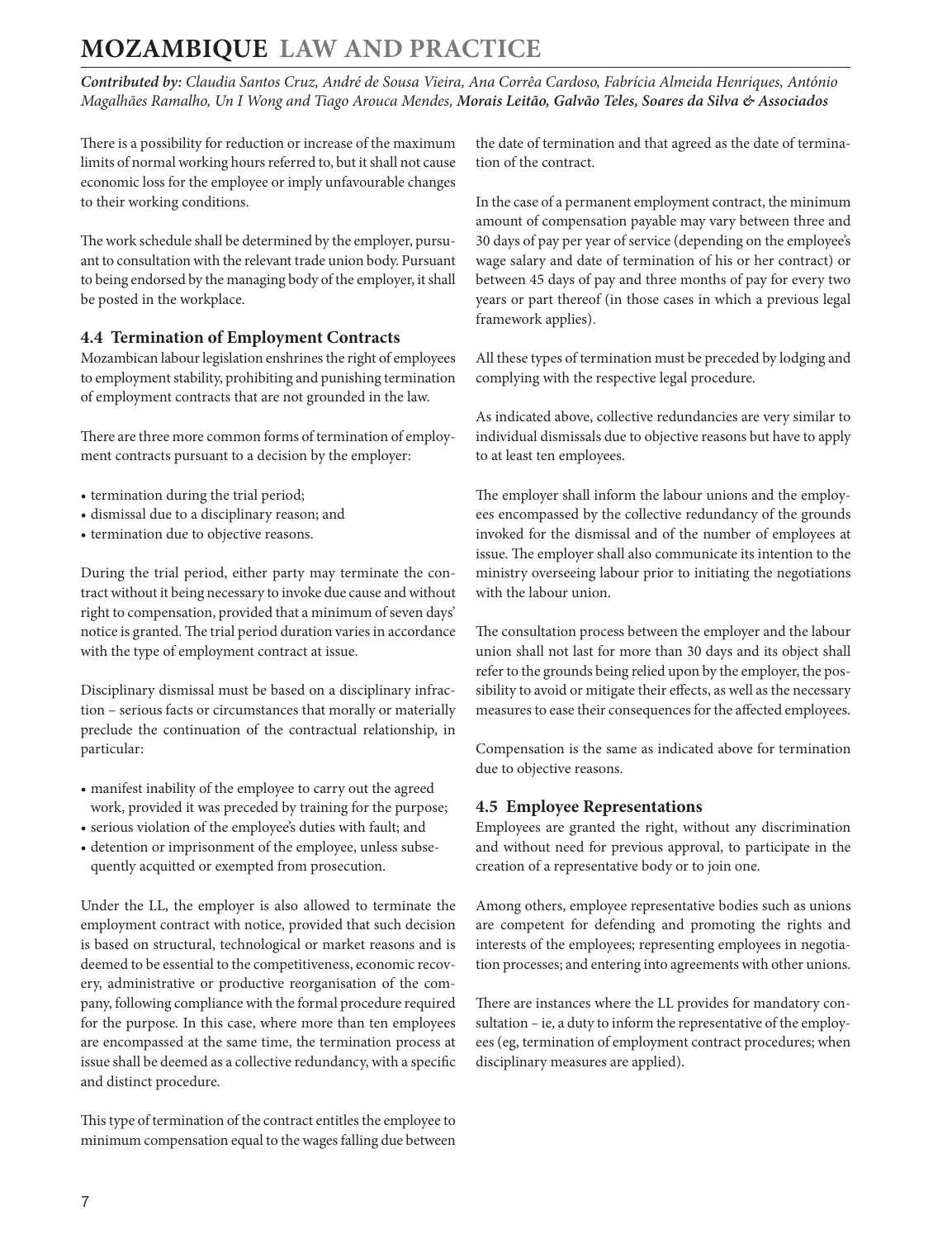<span id="page-7-0"></span>*Contributed by: Claudia Santos Cruz, André de Sousa Vieira, Ana Corrêa Cardoso, Fabrícia Almeida Henriques, António Magalhães Ramalho, Un I Wong and Tiago Arouca Mendes, Morais Leitão, Galvão Teles, Soares da Silva & Associados* 

#### **5. Tax Law**

#### **5.1 Taxes Applicable to Employees/Employers**

As a rule, employment income is subject to personal income tax (*Imposto sobre o Rendimento das Pessoas Singulares,* or IRPS). IRPS is levied on income obtained by any person who has a personal or material connection with Mozambican territory, particularly when that person is deemed to be a tax resident therein or the income derives from sources located in Mozambique. Residents are all persons who, in the year to which the income relates:

- are present in Mozambique, continuously or intermittently, for more than 180 days;
- are present in Mozambique for less than 180 days, but maintain a permanent residence therein;
- perform public duties in the service of the State of Mozambique abroad; or
- are crew members of ships and aircraft operated by companies having their registered office or effective management in Mozambique.

Employment income includes, along with the base salary, all the rights, benefits and advantages received by the employee within the scope of the employment relation and provided that the same qualify as an economic advantage (such as house allowances, travel allowances and the amount of meal allowance exceeding the minimum salary legally established).

Nevertheless, there are some parts of employment income excluded from IRPS, such as (i) contributions by employers to compulsory social security schemes to cover retirement, disability or surviving relative benefits; (ii) social utility activities within companies; and (iii) expenses incurred with training, subject to certain conditions.

No specific deductions are available for employment income.

As a rule, employment remuneration is subject to IRPS withholdings (usually monthly), provided that the employer has organised accounting.

In the case of tax residents, the amount of withholding tax ranges between zero and MZN28,375, and is determined taking into consideration the personal situation of the respective taxpayers (namely, factors such as marital status or the existence of dependants) and the amount of income earned. For non-resident taxpayers, the employment income is taxed at a withholding rate of 20%.

With reference to Social Security, employers' contributions amount to 4% and employees' contributions to 3% of the total

gross remuneration. The notion of "remuneration" for purposes of these contributions has several relevant exclusions, including a number of subsidies paid to employees.

#### **5.2 Taxes Applicable to Businesses**

A company doing business in Mozambique may be subject to several taxes, namely: (i) corporate income tax (*Imposto sobre o Rendimento das Pessoas Colectivas,* or IRPC) and (ii) valueadded tax (VAT). Depending on the type of business activity of the taxpayer, it may also be subject to specific taxes, such as oil and/or mining taxes. Additionally, the acquisition of real estate property should trigger real estate transfer tax (*Sisa*). Finally, some transactions, such as financing transactions or the rendering of guarantees, should be subject to stamp duty.

#### **Corporate Income Tax (IRPC)**

The IRPC Code defines who is subject to this tax, making a distinction, firstly, between residents and non-residents, and then, for the latter, between entities having a permanent establishment in Mozambique and entities without a permanent establishment in this territory. Resident entities are all those having their registered office or effective management in Mozambique. Non-resident taxpayers are deemed to be entities that, having no tax residence or permanent establishment in Mozambique, earn income in this territory not taxed under IRPS.

From a territorial standpoint, resident entities are taxed on their worldwide income. Non-resident entities, on the other hand, are only taxed according to their income sourced in the territory of Mozambique, except where they exercise their activities therein through a permanent establishment (PE), in which case all income attributable to that PE will be liable to IRPC.

The concept of permanent establishment (PE) laid down in the IRPC Code is very similar to the one established in the Organisation for Economic Co-operation and Development's Model Tax Convention on Income and on Capital.

Computation of the taxable income for IRPC purposes may be based on the accounting profits, adjusted as foreseen in the IRPC Code, or on the sum of the net income of each of the income categories, also modified according to the same rules. The first method applies to resident companies engaged in business activities and to PEs of foreign entities. The second method applies to resident entities not engaged in business activities and to non-residents with no PE in Mozambique that derive income in one or more categories. With reference to the first method, losses may be carried forward for five years.

The general flat rate of the IRPC is 32%.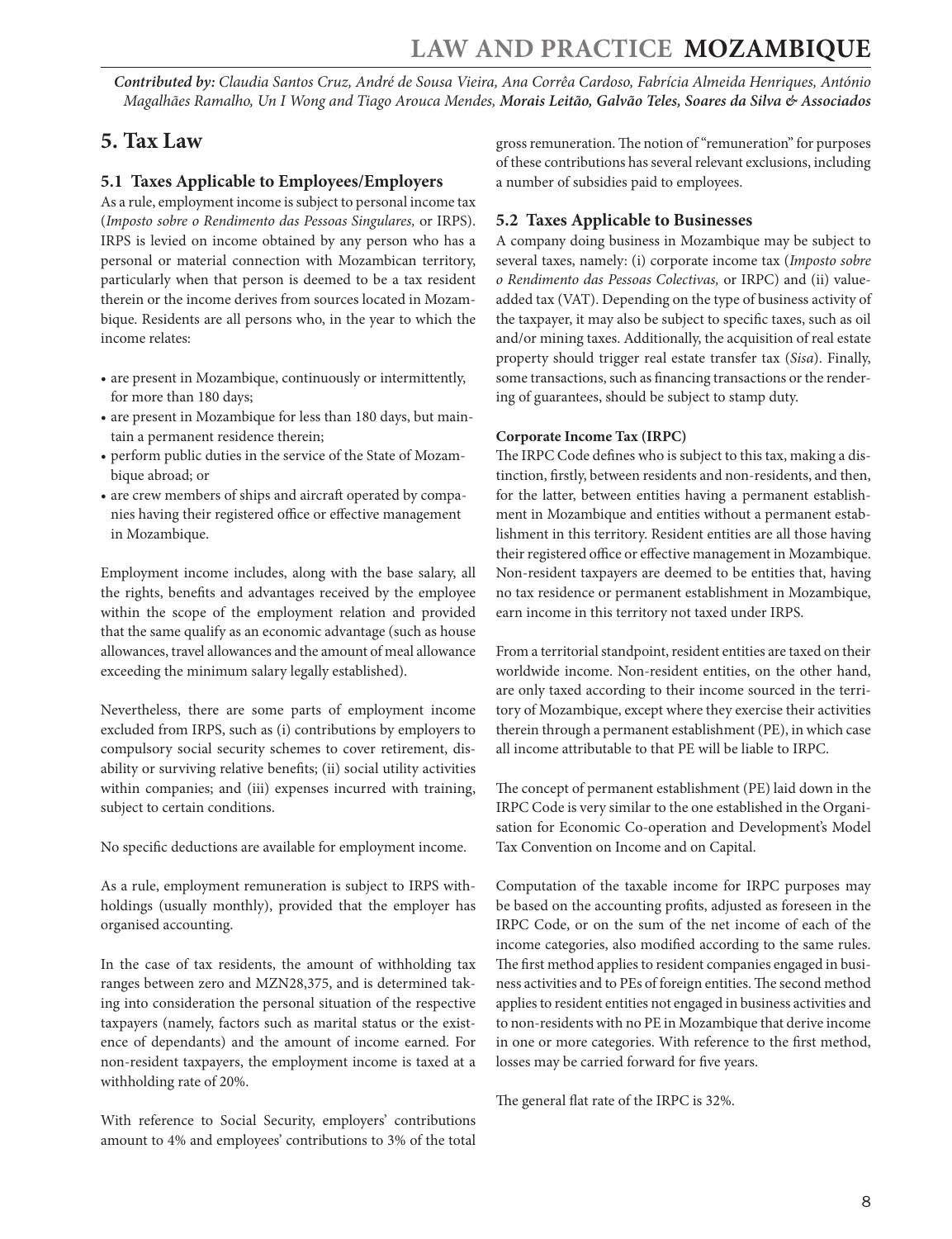*Contributed by: Claudia Santos Cruz, André de Sousa Vieira, Ana Corrêa Cardoso, Fabrícia Almeida Henriques, António Magalhães Ramalho, Un I Wong and Tiago Arouca Mendes, Morais Leitão, Galvão Teles, Soares da Silva & Associados* 

It should be added that for undocumented and illicit expenses there is an autonomous taxation of 35% and these expenses are not deductible from the taxable income for IRPC purposes. A withholding tax of 20% is also applied to the income paid to companies with their head office and effective management in Mozambican territory and deriving from (i) interest on treasury bills and debt securities listed on a stock exchange and (ii) interest on liquidity swaps between banks, whether secured or unsecured.

As regard to non-residents, income arising from investments made in Mozambique is, in general, taxed according to specific withholding tax rates, unless their activity is carried out through a permanent establishment situated therein (in this last scenario, the permanent establishment should be taxed in accordance with the rules applicable to resident entities).

As a general rule, the withholding tax rate is 20%. Nevertheless, certain services rendered in Mozambique are subject to a final 10% IRPC rate, namely income derived from (i) telecommunications and international transport services (as well as from the assembling and installation of equipment related to those services); (ii) services related to the construction, rehabilitation and production of infrastructures, or to the transport and distribution of electricity in rural areas, in the context of public projects; and (iii) chartering of vessels to carry out fishing and cabotage activities; and (iv) securities listed on the Mozambique Stock Exchange, except the interests on treasury bills and debt securities listed on a stock exchange.

#### **Taxation of Dividends, Capital Gains, Interest and Royalties**

#### *Residents*

Intra-group dividends distributed by a resident participated company and received by a resident parent company may be relieved from double taxation if certain conditions are met, which are: (i) a holding period of at least two years, or less if the consecutive two-year old period is completed subsequently, and (ii) a minimum shareholding percentage of 20%. If the parent company is a pure holding company, risk capital company, an insurance company, or a consortium (*associação em participação*), there are no thresholds as regard to holding percentages and periods.

Shareholdings not qualifying for this exemption will still benefit from a 60% credit in regard to the corporate tax underlying any dividends paid by resident companies.

Capital gains are generally taxable, but those that relate to tangible assets or to shares or other corporate rights may be adjusted to inflation via coefficients published by the Minister of Finance, but only when the assets have been held by the seller for more than two years.

There is a rollover relief for capital gains deriving from the sale of tangible assets used in the taxpayer's activity, subject to the full reinvestment of the proceeds therefrom.

The concept of "capital gain" is comprehensive, encompassing not only the positive result from a disposal of assets but also the result from an expropriation or damages compensation, and from reorganisations and exchange of assets, in accordance with the market values of the assets received in exchange. There is no exemption for disposals of shareholdings, but capital losses are deductible to a company's taxable profits irrespective of their ordinary or capital nature.

As a general rule, interest paid to resident entities should be subject to withholding tax at the rate of 20%. Notwithstanding, interest made available to resident holding companies may be exempt from withholding tax, provided that some requirements are met (namely, provided that the interest arises from a shareholder's loan and that the holding company holds a participation of at least 10% in the participated entity for at least one year prior to the payment of the interest).

Royalties should also be subject to withholding tax at the rate of 20%.

#### *Non-residents*

Interest payments are subject to a final IRPC rate of 20%.

As regard to dividend payments to non-residents, Mozambique also imposes a 20% flat final withholding rate charged on the gross amount of the dividends, unless the companies distributing the dividends are listed on the Mozambique Stock Exchange, in which case the rate is reduced to 10%.

Capital gains made by non-resident entities should be declared and subject to IRPC at the general rate of 32%. With reference to capital gains made with the transfer of shares or real estate property, the relevant tax return should be submitted within the 30 days following the transfer.

Finally, the royalties' internal withholding tax rate is also 20%. The withholding tax rates on dividends, interest and royalties can be reduced if the investor resides in a treaty country, varying between zero and 15%.

#### **Value-added Tax**

VAT was introduced in Mozambique in 2007. It is mainly inspired by the EU VAT and, as such, works on the basis of an assessment of tax at every stage of the economic chain and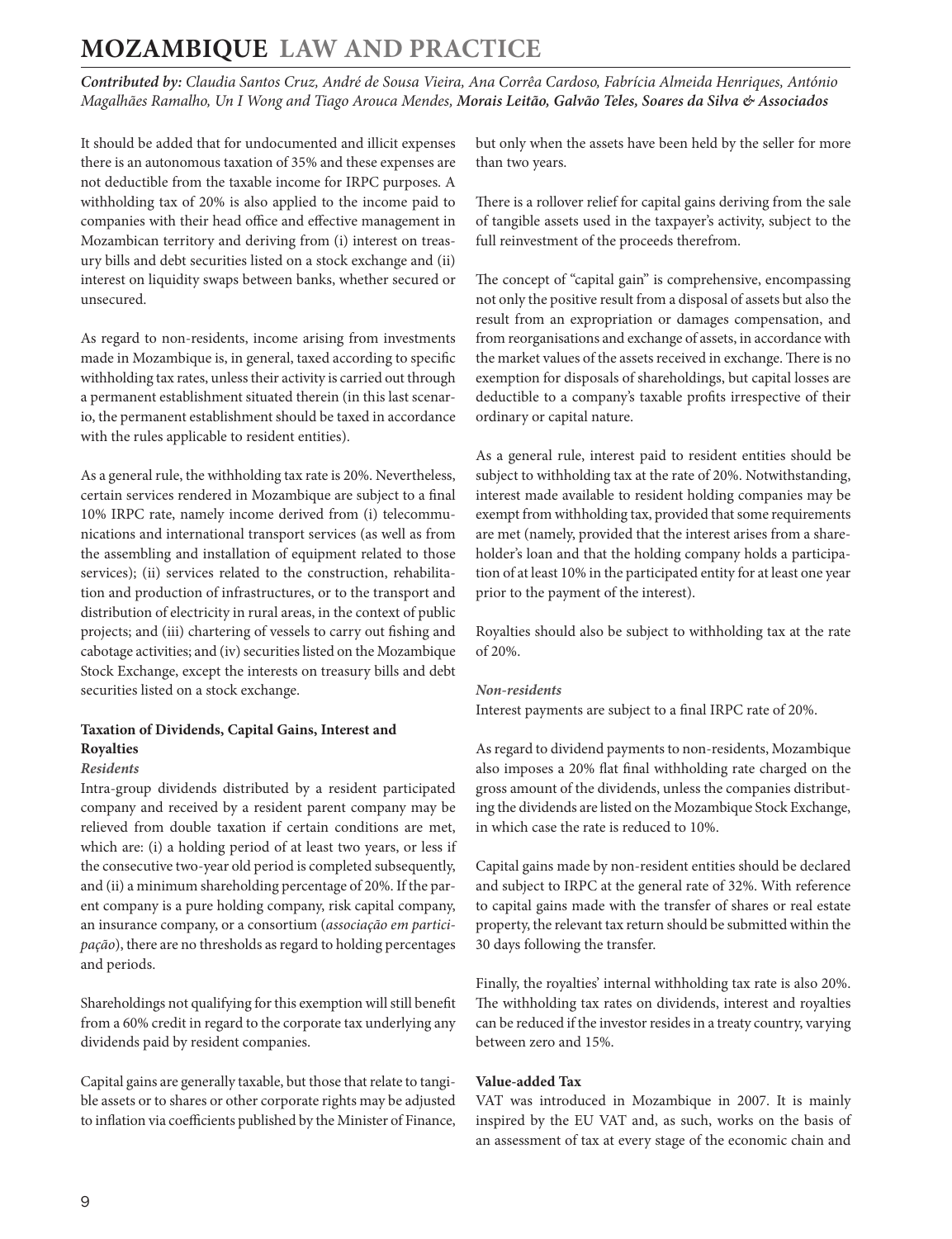*Contributed by: Claudia Santos Cruz, André de Sousa Vieira, Ana Corrêa Cardoso, Fabrícia Almeida Henriques, António Magalhães Ramalho, Un I Wong and Tiago Arouca Mendes, Morais Leitão, Galvão Teles, Soares da Silva & Associados* 

a deduction of the same amount of tax by all agents involved, except for the final consumer.

There is no express overarching concept of "taxable person" for VAT purposes in Mozambique, but it can be said that the typical taxable person is the one who carries on, in a habitual and independent manner, a business activity, be it commercial, industrial or agricultural.

Nevertheless, there are many other situations where a person or company that does not fit in the aforesaid definition is, nonetheless, liable to VAT:

- a person, resident or non-resident even if without a permanent establishment in Mozambique, carrying out, in an independent fashion, a transaction subject to corporate income tax;
- an importer of goods;
- a person or entity incorrectly charging VAT on an invoice or equivalent document;
- a person bound by an obligation to refrain from an act, or to tolerate an act or situation; and
- the government and other public bodies, when engaged in certain listed activities, such as radio/television broadcasting; telecommunications; distribution of water, gas and electricity; transportation of goods and passengers; and warehousing, port or airport services. These bodies are not subject to VAT in respect of those activities or transactions in which they engage within their jus imperii.

VAT is levied on the provision of goods and services as well as on the import of goods. It is chargeable when the goods are made available to the purchaser or where services are provided. As far as imports are concerned, VAT is due when the respective number is assigned to the import document (single document) or when the imported good is transferred.

The VAT tax base is the value of the supply irrespective of its nature. There are a number of specific rules for certain types of transactions – for example, gratuitous transfers, auctions, supplies by public entities, fuels and electricity supply.

There is a single VAT rate of 17%.

The Mozambican VAT regime establishes certain exemptions, which may be full ("zero-rate") or partial. Full exemptions allow the economic agent to recover in full the VAT on goods and services already acquired, while they exempt from VAT goods sold or services provided by that economic agent. This group includes exports of goods and services related therewith, the import and sale of ships and aircraft for use in international trade, and other services related to transportation and distribution. The law also provides for the possibility of an economic agent setting up a storage depot, allowing him or her to store and handle goods under the full-exemption mechanism.

A broad range of operations may qualify for partial exemptions, such as financial services, insurance, education, health and commercial or residential leases and the acquisition of services related to the drilling, research and construction of infrastructures in the context of mining and oil activities that are in a prospecting and research phase.

If the taxpayer carries out supplies of services and goods, part of which do not confer the right to deduct VAT, the whole input VAT will be deductible pro rata to the total turnover of the operations conferring the right to deduct VAT. However, the taxpayer may choose to exercise the right of deduction through the real allocation of the taxable inputs to related taxable outputs and this method may even be imposed by the Tax Administration of Mozambique whenever the taxpayer exercises distinct economic activities and the application of the pro rata method generates relevant distortions.

VAT taxable persons should deliver, on a monthly basis, a VAT periodic return with reference to the transactions concluded during the preceding month and proceed to the respective payment of the amount of tax due.

#### **Stamp Duty (SD)**

SD is payable on any act, document or operation set out in the Schedule to the Stamp Duty Code. The list of operations subject to stamp duty includes the following:

- loans with a term of: less than one year (0.03% per month); between one year and five years (0.4% per year); five or more years (0.5% per year);
- mortgages and other collateral (0.02% per month or 0.2% and 0.3% per annum for guarantees less than one year, between one and five years or more than five years);
- transfers of shareholdings (0.4% of the par value); and
- purchase and sale, swap, assignment for consideration of real estate (0.2% of the value).

#### **Property Transfer Tax (Sisa)**

*Sisa* levies the consideration paid for any transfers of a full property right or a limited right such as a usufruct or a similar right and includes other operations that do not consist, from a legal point of view, of transfers of rights, but that are economically equivalent,for example: (i) long-term leases with a clause of mandatory transfer of the leased property on the final payment of the lease agreement and (ii) leases or subleases of urban buildings with a term longer than 20 years.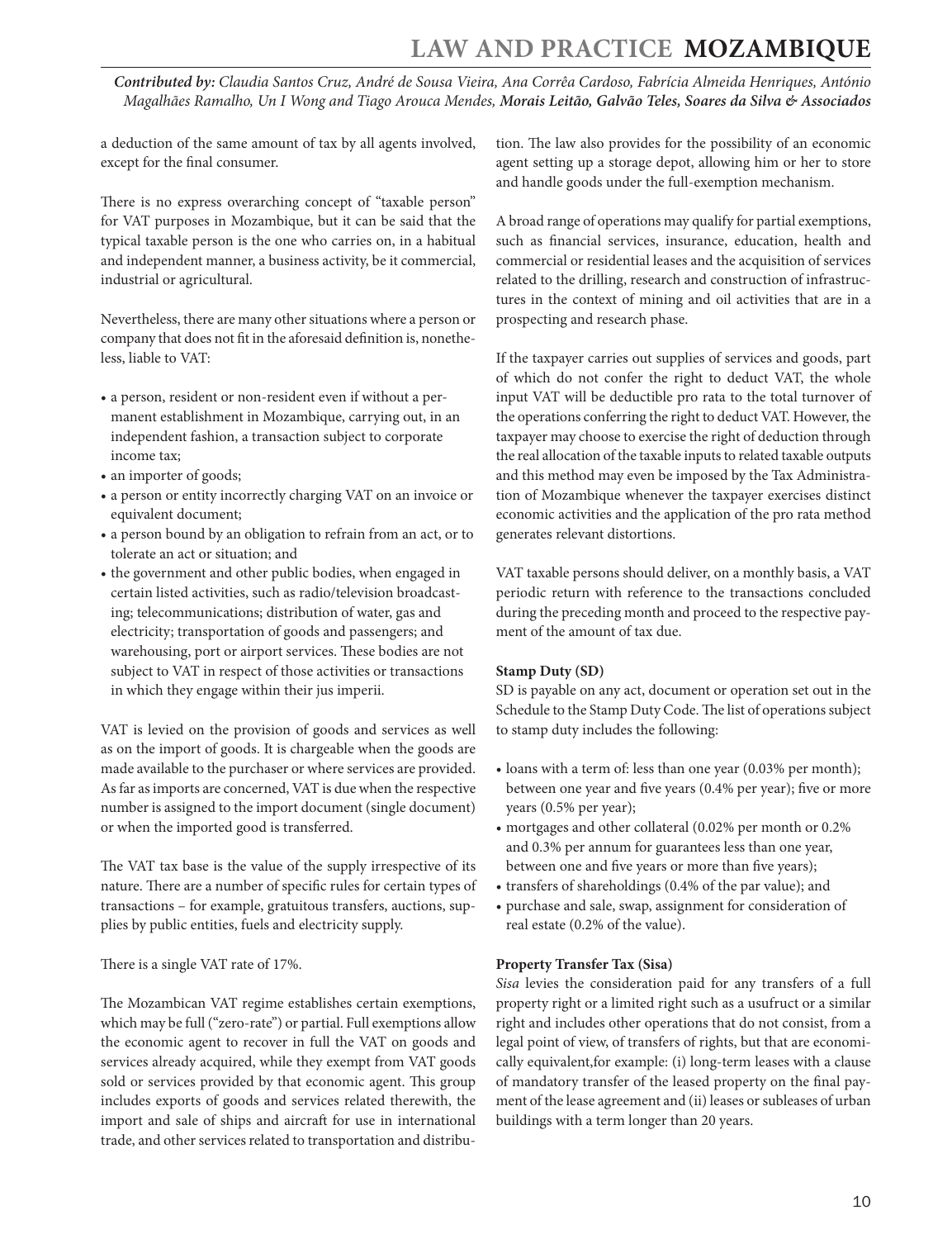<span id="page-10-0"></span>*Contributed by: Claudia Santos Cruz, André de Sousa Vieira, Ana Corrêa Cardoso, Fabrícia Almeida Henriques, António Magalhães Ramalho, Un I Wong and Tiago Arouca Mendes, Morais Leitão, Galvão Teles, Soares da Silva & Associados* 

The applicable rate is 2% for resident or non-resident persons or entities and 10% for persons or entities domiciled in territories with a clearly more favourable tax regime. The taxable value is the higher of the declared value or the registered value for tax purposes. However, if the value for tax purposes is distorted when compared with the market value, the latter will prevail.

#### **5.3 Available Tax Credits/Incentives**

According to Law No 3/93, of 24 June 1993 (*Lei dos Investimentos*), tax incentives may be granted to investment or development projects in specific areas, by means of candidatures lodged through application to the effect submitted to the APIEX.

These tax incentives are granted to investments in the following sectors/locations: creation of basic infrastructure; agriculture and fisheries; hotels and tourism; commerce and industry in rural areas; manufacturing and assembly; science and technology parks; major investment projects; rapid development zones; industrial free zones; special economic areas.

In parallel with the tax incentives already mentioned, Laws No 27/2014 and 28/2014, both of 23 September 2014, have created tax incentives for the petroleum and mining industries, respectively, providing access to a system of exemption from customs duties on imports of equipment for exploration and exploitation, provided this equipment is not produced in Mozambique, for a period of five financial years.

Additionally, the Mozambican Tax Benefits Law also establishes several tax benefits, (i) tax credit for investment, (ii) increase of deductible costs and (iii) technology tax benefit, that are appealing for investors.

#### **5.4 Tax Consolidation**

Tax consolidation is not available.

#### **5.5 Thin Capitalisation Rules and Other Limitations**

Any situation of excessive indebtedness towards a non-resident related party may generate non-deductible interest in the proportion above which such excessive indebtedness is deemed to arise.

Interest in those conditions will be excessive whenever the amounts lent by related non-resident entities exceed more than twice the value of a resident borrower's equity.

The special relationship between the lender and borrower will occur when the former owns, directly or indirectly, more than 25% of the latter's share capital, exercises a significant influence over its management, or has the same parent company. However, excessive indebtedness will not be presumed if a Mozambican borrower proves that, in the same conditions, it could have obtained the same level of indebtedness from an independent party, by presenting such proof within 30 days of the end of the tax year concerned.

#### **5.6 Transfer Pricing**

The transfer pricing regime of Mozambique, in force since 1 January 2018, was approved by Decree No 70/2017, of 6 December 2017, and applies to tax residents (including permanent establishments) subject to Mozambican personal income tax or Mozambican corporate income tax within the scope of transactions with related parties, whether they are residents or non-residents for tax purposes.

In order for there to be related parties, one entity/individual shall, namely:

- have direct or indirect control over another entity;
- have an interest in another entity, provided that such interest grants significant influence;
- be associated in a joint venture in which the other entity is an investor;
- be a member of the key management personnel of the relevant entity or its respective holding; or
- belong to the close family of any individual included in the first or third points.

The applicable transfer pricing methods, to be determined considering which should be the most appropriate to achieve the maximum effect of the arm's-length principle, are the following: comparable uncontrolled price, resale sale price, costplus method, profit-split method, transitional net margin, or any other method deemed appropriate to assure the maximum respect of the arm's length principle, considering the specific conditions of each transaction.

Furthermore, specific rules are foreseen for arrangements that commonly occur between corporate groups, such as (i) costsharing arrangements and (ii) intra-group services agreements.

Lastly, entities that in the previous financial year have obtained an amount of net sales and other revenues of at least MZN2.5 million will have to prepare a transfer pricing file.

#### **5.7 Anti-evasion Rules**

Besides the above-mentioned thin capitalisation rules and transfer pricing regime, the Mozambique tax law establishes some additional anti-evasion rules.

#### **CFC Provisions**

Mozambican-controlled foreign companies (CFC), which are overseas companies domiciled in low-tax jurisdictions and con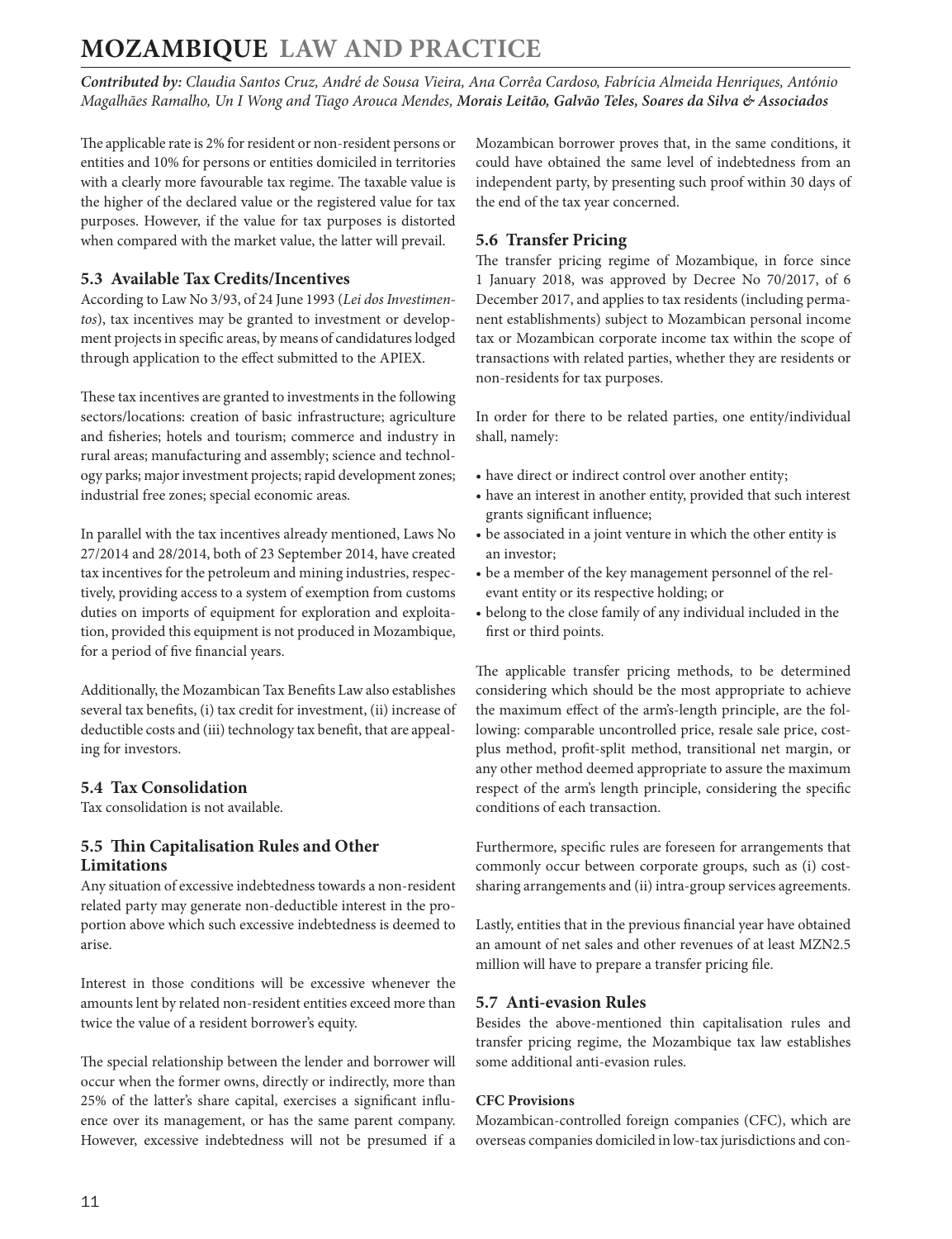<span id="page-11-0"></span>*Contributed by: Claudia Santos Cruz, André de Sousa Vieira, Ana Corrêa Cardoso, Fabrícia Almeida Henriques, António Magalhães Ramalho, Un I Wong and Tiago Arouca Mendes, Morais Leitão, Galvão Teles, Soares da Silva & Associados* 

trolled by Mozambican persons or companies, may see their profits, distributed or not, being attributed to those persons or companies. Such attribution may take place when those Mozambican shareholders hold (i) directly or indirectly, 25% of the share capital of the CFC; or (ii) directly or indirectly, 10% of the share capital of the CFC, when it is owned more than 50% by persons resident in Mozambique.

#### **Payments to Companies Resident in Tax Havens**

Payments made to any individuals or companies resident in low-tax countries (that is, taxed at an effective rate of less than 60% of the IRPC rate of 32%) are not deductible, except where the resident payer is able to prove that those payments relate to real and effective transactions, and the amounts thereof are not exaggerated.

#### **Anti-treaty Abuse Rule**

The Mozambican Tax System Law foresees an anti-treaty abuse rule, pursuant to which the benefits established by international double tax treaties (DTT) are not granted to an entity having its tax residence in a contracting state when the relevant DTT is used by a third party, not resident of the said contracting state, for the purpose of obtaining the relevant tax benefits nor in any other situation of treaty abuse.

#### **6. Competition Law**

#### **6.1 Merger Control Notification**

The Competition Law (*Lei da Concorrência*), approved by Law No 10/13, of 11 April 2013, defines the concentration of companies as an act that consists of the merger of two or more previously independent companies, in the acquisition of a part of one or more companies or the creation or acquisition of a common company that pursues in a lasting manner the functions of an autonomous economic entity.

The concentration operations shall be communicated to the Regulatory Authority for Competition (RAC) when they meet one of the following conditions:

- the combined turnover of the undertakings concerned in Mozambique in the preceding year is equal to or exceeds MZN900 million;
- the transaction results in the acquisition, creation or reinforcement of a share of 50%, or above, of the national market of a given good or service; or
- the transaction results in the acquisition, creation or reinforcement of a share of 30%, or above, of the national market of a given good or service, as long as each of at least two of the undertakings concerned achieved in the preceding year a turnover of at least MZN100 million in Mozambique.

The Competition Law establishes that non-compliance with the obligation to communicate the act of concentration is an infraction punishable with a fine that may not be more than 1% of the company's turnover of the previous year.

#### **6.2 Merger Control Procedure**

When any of the conditions referred to in **6.1 Merger Control Notification** is met, the concentration operations are subject to previous notification to the RAC. The communication shall take place within seven business days pursuant to the conclusion of the agreement or merger project.

Within five business days from the submission referred to in the previous paragraph, the RAC shall promote the publication in two national newspapers of the essential elements of the operation (the costs shall be borne by the authors). Any interested person may submit their observations within 15 days. The RAC shall provide its opinion with a maximum deadline of 30 days under penalty of a tacit approval occurring. This deadline will be suspended if the RAC requires further information or documents to be provided or requests the correction of any of the provided elements. Throughout this period, the RAC may require any information it deems relevant for its decision from any public or private authorities.

#### **6.3 Cartels**

The Competition Law prohibits agreements, decisions of association and concerted practices between competing undertakings (horizontal practices), as well as agreements and practices between undertakings and their suppliers and customers (vertical practices) that impede, distort or restrict competition in the market. For each of these, the Law provides extensive insight on which practices shall fall within these categories.

The abuse of dominant position by one or more undertakings is also forbidden. It is assumed that such an abuse occurs when companies hold (whether individually or jointly) a share above 50% of the relevant market. The abuse of economic dependence is also forbidden in cases where a company is economically dependent on a supplier or client through not having an equivalent alternative.

Prohibited agreements and abuses of dominant position may nevertheless be exempted if they lead to economic efficiencies or promote the public interests set forth in the Law (such as the promotion of competitiveness of SMEs or the consolidation of national companies). The exemption is assessed and issued further to previous notification by the interested parties, pursuant to a procedure to be approved by the RAC.

The legal framework focuses completely on the Mozambican national market.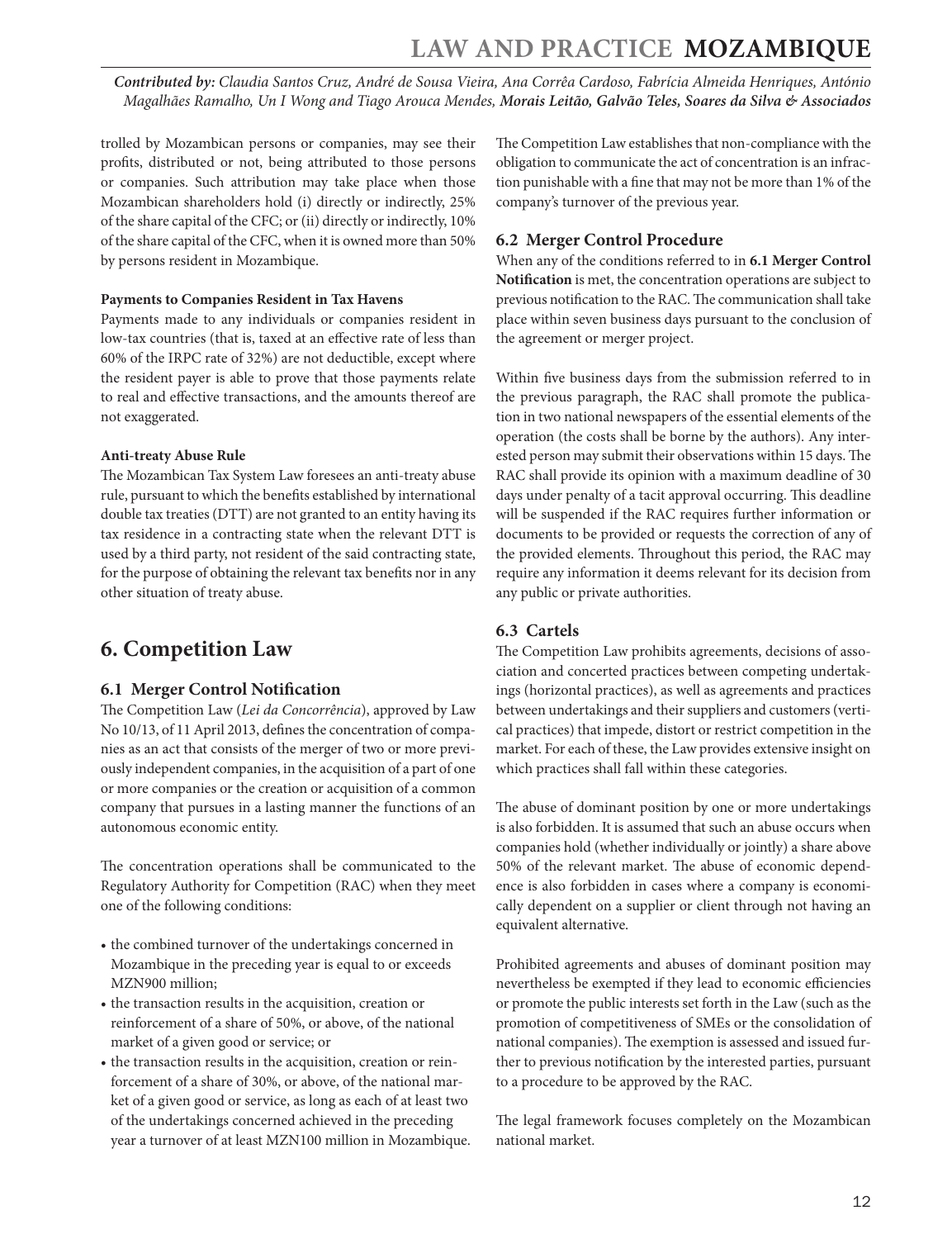<span id="page-12-0"></span>*Contributed by: Claudia Santos Cruz, André de Sousa Vieira, Ana Corrêa Cardoso, Fabrícia Almeida Henriques, António Magalhães Ramalho, Un I Wong and Tiago Arouca Mendes, Morais Leitão, Galvão Teles, Soares da Silva & Associados* 

#### **6.4 Abuse of Dominant Position**

The Competition Law establishes that the abuse of dominant position by one or more company or companies is forbidden.

For the purpose of the Mozambican framework, there shall be a dominant position with reference to the market of a given good or service (i) when a company acts in a market where it does not experience significant competition or where it assumes preponderance in relation to its competitors, or (ii) when two or more companies concertedly act in a market where they do not experience significant competition or where they assume a preponderant role in relation to third parties.

The Competition Law includes a non-exhaustive list of situations/behaviours deemed as abusive, which includes, for example, breaking a commercial relation, whether partially or in whole, in an unjustified manner or unjustifiably selling merchandise below market price.

Abuse of economic dependence by one or more companies is also forbidden. A supplier or client of one or more companies is in economic dependence when it does not have an equivalent alternative. Abuse of economic dependence shall occur when there is an unlawful use of the situation referred to above, namely in the following cases:

- subordinate the execution of contracts to the acceptance by the counterparties of ancillary provisions that, according to their nature or agreement with normal commercial practice, have no connection with the object of such contract;
- condition the sale of a good to the acquisition of another one, or to the use of a service or subordinate the provision of a service to the use of another one, or to acquisition of a good; and
- apply systematically or on occasion discriminatory conditions on prices.

## **7. Intellectual Property**

#### **7.1 Patents**

The Industrial Property Code (*Código de Propriedade Industrial,* or CPI), approved by Decree No 47/2015, of 31 December 2015, establishes the industrial property rights framework and defines the rights and obligations that arise from their granting and registration, including supervision mechanisms, in order to promote innovation, transfer and dissemination of technology and consumer protection. Industrial property encompasses all commerce, services and industry (namely the agriculture industry, the fisheries industry, the forestry industry, the food industry, and the construction and extraction industry, including all natural or manufactured products).

The Copyright Code (*Código dos Direitos de Autor*) was in turn approved by Law No 4/2001, of 27 February 2001, and has as its object the protection of literary, artistic and scientific work, and the respective rights of the authors, interpreters or persons that execute them, and intends to stimulate the creation and production of intellectual work in these areas.

The CPI defines patent as the legal title granted to protect an invention. Invention is an idea that allows, in practice, the solution of a specific problem in the technical domain, which can be a product, a process, or both.

An invention patent request shall be made in an application in Portuguese, by using the applicable official form. The request shall include the name of the holder of the invention, the nationality and other information pertaining to the applicant (successors, proxies), and the invention title. The following elements shall also be lodged: (i) descriptive report, (ii) one or several claims, (iii) drawings (if any) and (iv) the summary of the invention. The request shall be presented in three copies and a fee is due for its presentation.

The applicant is also obliged to provide the date and number of any patent request lodged abroad and shall also present several other elements as indicated in the CPI (eg, copy of the patent/ other protection titles granted pursuant to such request(s)).

The patent invention shall be in place for 20 years, counted from the date of deposit of the application.

The violation of rights conferred by the patent is punishable with a fine of 89 minimum wages in the case of individuals and 200 minimum wages in the case of a public entity. The minimum wage referred to in this provision is that applicable to the public sector.

#### **7.2 Trade Marks**

Trade marks are defined in the CPI as a distinctive signal, which is manifestly visible, which can be heard or smelt, susceptible of graphic representation, that allows products or services of a given entity to be distinguished from the products and services of another entity, made up of words, including people's names, drawings, letters, numbers, shape of the product or of its packaging.

A trade mark request shall be made in an application in Portuguese, in the duly approved form, accompanied by proof of payment of the administrative cost, a reproduction of the trade mark and the list of products or services for which the registration of the trade mark is being requested. There is an extensive list of documents that shall be lodged with the request that includes (i) proof of licensing for the exercise of activity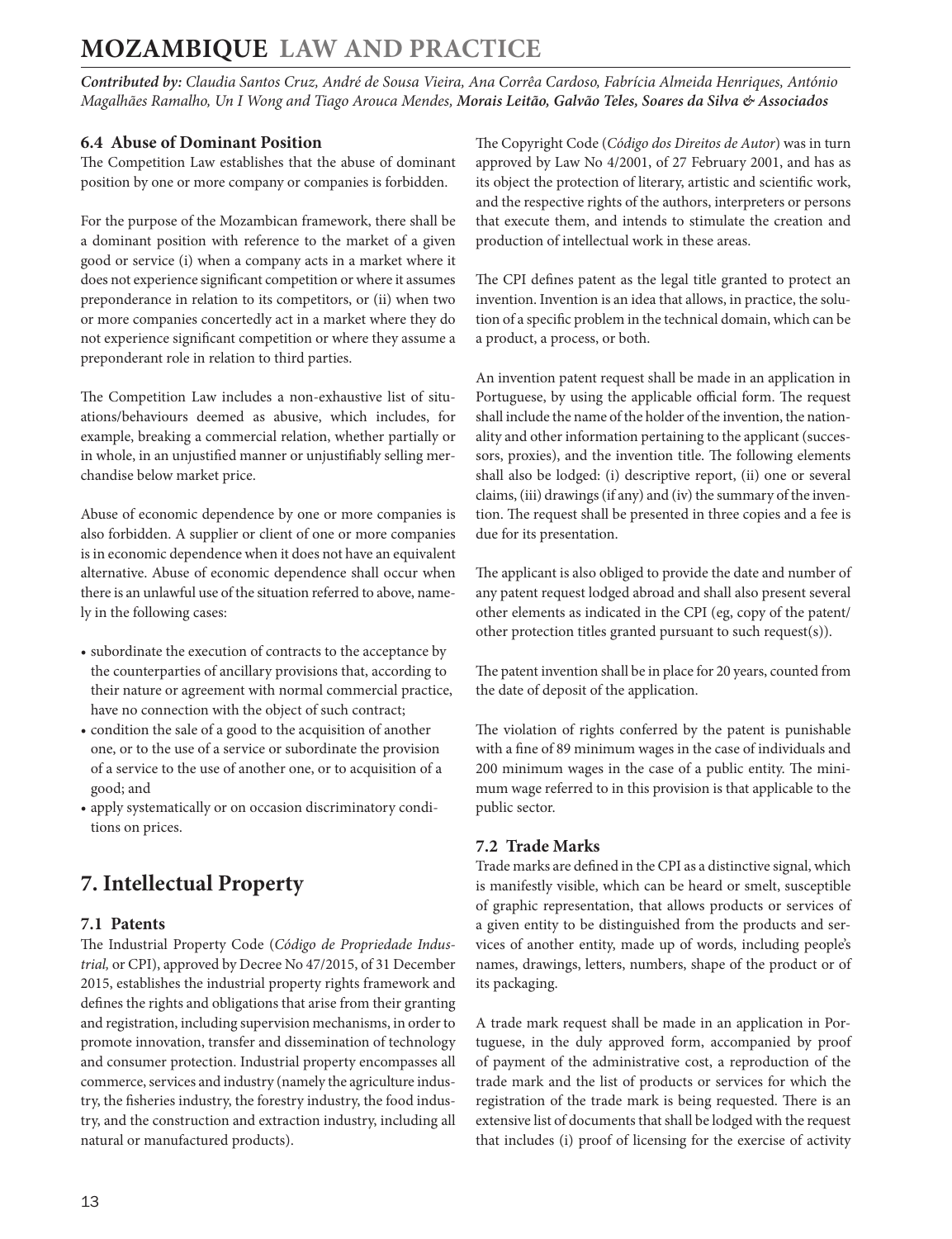<span id="page-13-0"></span>*Contributed by: Claudia Santos Cruz, André de Sousa Vieira, Ana Corrêa Cardoso, Fabrícia Almeida Henriques, António Magalhães Ramalho, Un I Wong and Tiago Arouca Mendes, Morais Leitão, Galvão Teles, Soares da Silva & Associados* 

(applicable to Mozambican persons or residents), (ii) power of attorney granted before a notary to an official industrial property agent (for foreign applicants) and (iii) authorisation from the holder of a previous registration and of the holder of an exclusive licence (if applicable).

The registration shall have the duration of ten years, counted from the date of deposit of the application. The registration may be renewed for indefinite consecutive ten-year periods.

Illegal use of trade marks is punishable with a fine of 112 minimum wages in the case of individuals and 224 minimum wages in the case of a public entity, all of the legal sector.

#### **7.3 Industrial Design**

"Industrial design" is defined in the CPI as any set of lines, colours or forms in three dimensions that provides a new and original visual look to a product, to a part thereof, and that may be used as a prototype for its industrial production or manufacturing.

An industrial design request shall be made in an application in Portuguese, in duly approved form, and be accompanied by drawings, pictures or other graphic representations that are adequate to the object that the industrial design incorporates. It may also include a copy of the object that incorporates the industrial design. A fee is due for the submission of the request.

The CPI provides for provisional protection; the registration of an industrial design shall have the duration of five years, counting from the date of deposit of the registration request. The registration may be renewed for consecutive five-year periods up to a maximum of 25 years.

The violation of exclusive rights granted to industrial designs is punishable with a fine of 33 minimum wages in the case of individuals and 112 minimum wages in the case of a public entity, all of the legal sector.

#### **7.4 Copyright**

Copyrights apply to literary, artistic and scientific original creations; namely, written works (including computer programs), musical works (whether accompanied by text or not), drama and musical drama works, choreographic pieces/pantomimes, audio-visual work and works of art (drawings, paintings, sculptures, etc), among others. It may also apply to derivative works, such as compilations and translations.

The rights of an author, interpreter, person that executes or producers are acquired pursuant to the creation of a work by contract or licence. The registration makes the work and the protected rights public. The following are subject to registration:

acts that constitute, transmit, change or extinguish copyright; the encumbrance of copyrights; the literary or artistic name; the title of the work and the author; and the seizure over copyrights. The registration certificate has full evidential value and may only be limited in cases foreseen in the law.

As a general rule, copyright and related rights are maintained throughout the author's life and for 70 years pursuant to his or her death. Certain rights (*direitos não patrimoniais*), including the right to remain anonymous and the right to use a pseudonym, are unlimited in time.

Infringement of copyright is subject to civil and criminal liability.

#### **7.5 Others**

The CPI, other than the matters indicated above, also includes rules governing registration procedures, protection rights and infractions applicable to utility models, appellations of origin and geographical indications, commercial names, establishment names and insignia names, logotypes and rewards.

#### **8. Data Protection**

#### **8.1 Applicable Regulations**

The Constitution of the Republic of Mozambique grants people the right to privacy and data protection, deeming these rights as fundamental rights.

Despite the reference in the Constitution to "computerised means", it is accepted that the need to protect political, philosophical or ideological, religious faith, party affiliation and private life-related data encompasses the handling of this data through other means.

There is as yet no law that specifically governs data protection in Mozambique. The most significant statute is, as an alternative, Law No 3/2017, of 9 January 2017 (*Lei das Transacções Electrónicas*), which establishes the legal framework for electronic transactions, electronic commerce and electronic governance. This law aims at regulating data protection, but does so in a limited manner, as it aims to grant protection to those who use information and communication technology.

Consequently, while having an important role in granting these individuals with legal certainty, it does not include the exhaustive and all-sector-encompassing regulation that is needed in the data protection field.

#### **8.2 Geographical Scope**

No information available.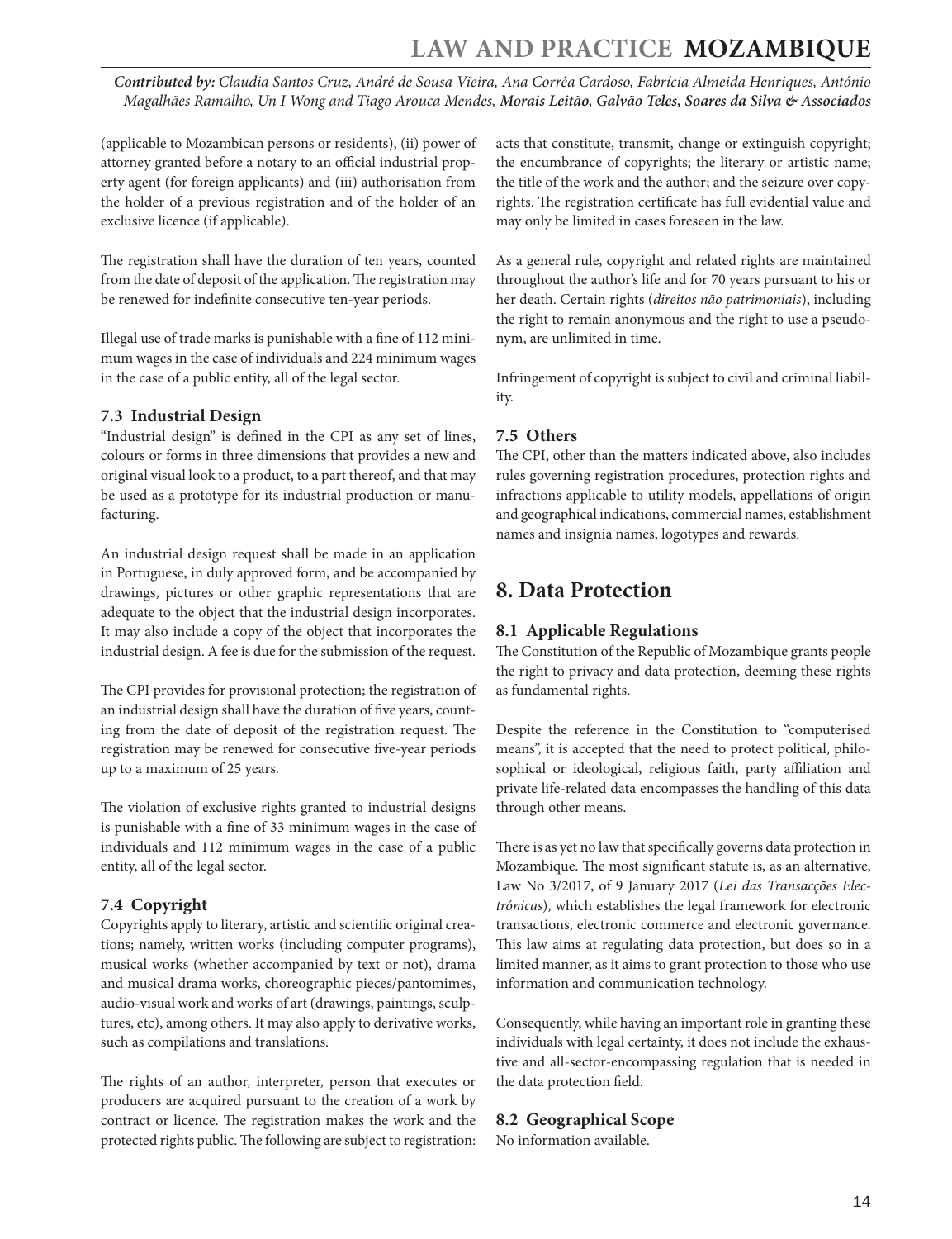<span id="page-14-0"></span>*Contributed by: Claudia Santos Cruz, André de Sousa Vieira, Ana Corrêa Cardoso, Fabrícia Almeida Henriques, António Magalhães Ramalho, Un I Wong and Tiago Arouca Mendes, Morais Leitão, Galvão Teles, Soares da Silva & Associados* 

#### **8.3 Role and Authority of the Data Protection Agency**

There is no agency in charge of enforcing data protection rules.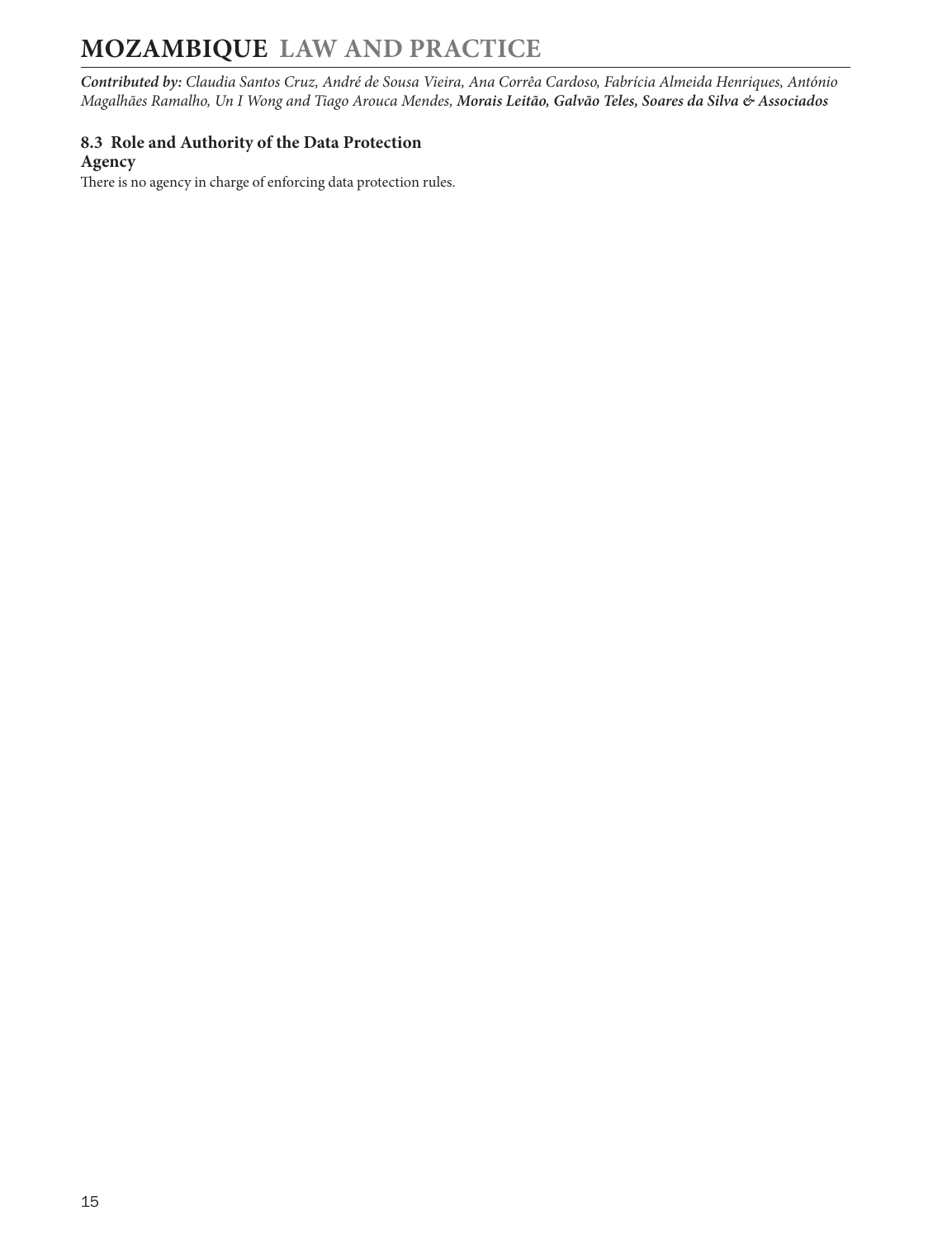*Contributed by: Claudia Santos Cruz, André de Sousa Vieira, Ana Corrêa Cardoso, Fabrícia Almeida Henriques, António Magalhães Ramalho, Un I Wong and Tiago Arouca Mendes, Morais Leitão, Galvão Teles, Soares da Silva & Associados* 

**Morais Leitão, Galvão Teles, Soares da Silva & Associados**  In conjunction with its integrated network law firms in Angola (ALC Advogados) and Mozambique (HRA Advogados) ML – through the Morais Leitão Legal Circle, a team based in Portugal dealing with Lusophone transactions – ensures a seamless service to international clients investing in Lusophone Africa. The team advises clients on both cross-border inbound and outbound investments into Lusophone Africa, very often in respect of large-scale project finance deals and is jointly led by André Sousa Vieira and Claudia Santos Cruz, together quali-

#### fied in four different jurisdictions. The teams combine international experience of best practice backed up with expert local knowledge and support of the whole network, enabling each firm to maximise the resources available to its clients, as well as members qualified in civil and common law jurisdictions in the most complex and large-scale deals in Portugal, Lusophone Africa and Lusophone Asia.

The authors would like to thank Bruno Santiago and João Miguel Fernandes for their contributions.

### <span id="page-15-0"></span>**Authors**



**Claudia Santos Cruz** joined the firm as senior consultant in 2015, assisting clients on the international aspects of their investments in Portugal, Angola and Mozambique. She has close ties to Africa and England and holds dual Portuguese and Mozambican nationality. She is an

English solicitor, having worked at DLA Piper and Watson Farley & Williams in London. Claudia is based in Lisbon and is registered with the Portuguese Bar Association and with the Mozambique Bar Association. She is a specialist in areas such as energy and oil and gas/mining, foreign investment into Angola and Mozambique, corporate and shipping. Claudia jointly leads the ML team which advises clients on both cross-border inbound and outbound investments into Lusophone Africa, very often in respect of large-scale project finance deals.



**Ana Corrêa Cardoso** joined the firm in October 2017. She has experience in international and cross-border transactions, as well as investments in the Portuguese, Angolan and Mozambican jurisdictions. Ana has assisted several international companies and groups

seeking to invest and establish themselves in these jurisdictions and has advised on a wide range of practice areas, including foreign private investment, corporate, commercial contracts, oil and gas, mining, foreign exchange aspects and employment. She has also assisted on a number of cross-border financing transactions.



**André de Sousa Vieira** joined the firm in 2020 as a partner. He is co-responsible for a banking and financial team, integrating the international committee of Morais Leitão. He is a finance lawyer admitted in England & Wales, Portugal and Spain, having worked at Clifford Chance LLP in

its London office between 2011 and 2020. André de Sousa Vieira has dedicated special attention to the Lusophone markets, with strong connections to the main international financial markets. He is particularly recognised for advising international project finance transactions in the energy, natural resources and infrastructure sectors, having represented lenders (DFIs, ECAs and commercial banks), sponsors and governments. André jointly leads the ML team which advises clients on both cross-border inbound and outbound investments into Lusophone Africa, very often in respect of large-scale project finance deals.



**Fabrícia Almeida Henriques** is a founding partner and the managing partner of HRA Advogados. Fabrícia is a member of the Mozambican and Portuguese Bar Associations, and assists private investment in all its features, with particular focus on energy law,

infrastructures and real estate. Having started her career at Morais Leitão (ML), in the first stage of her engagement with the firm she participated in several privatisations involving Portuguese companies and in project finance transactions. Recently she has focused on assisting national and international clients in M&A operations, mainly in the energy sector. A non-equity partner of ML, she co-ordinates matters pertaining to Mozambique. In Mozambique, Fabrícia lectured at the Eduardo Mondlane University and the Superior Institute of Science and Technology.